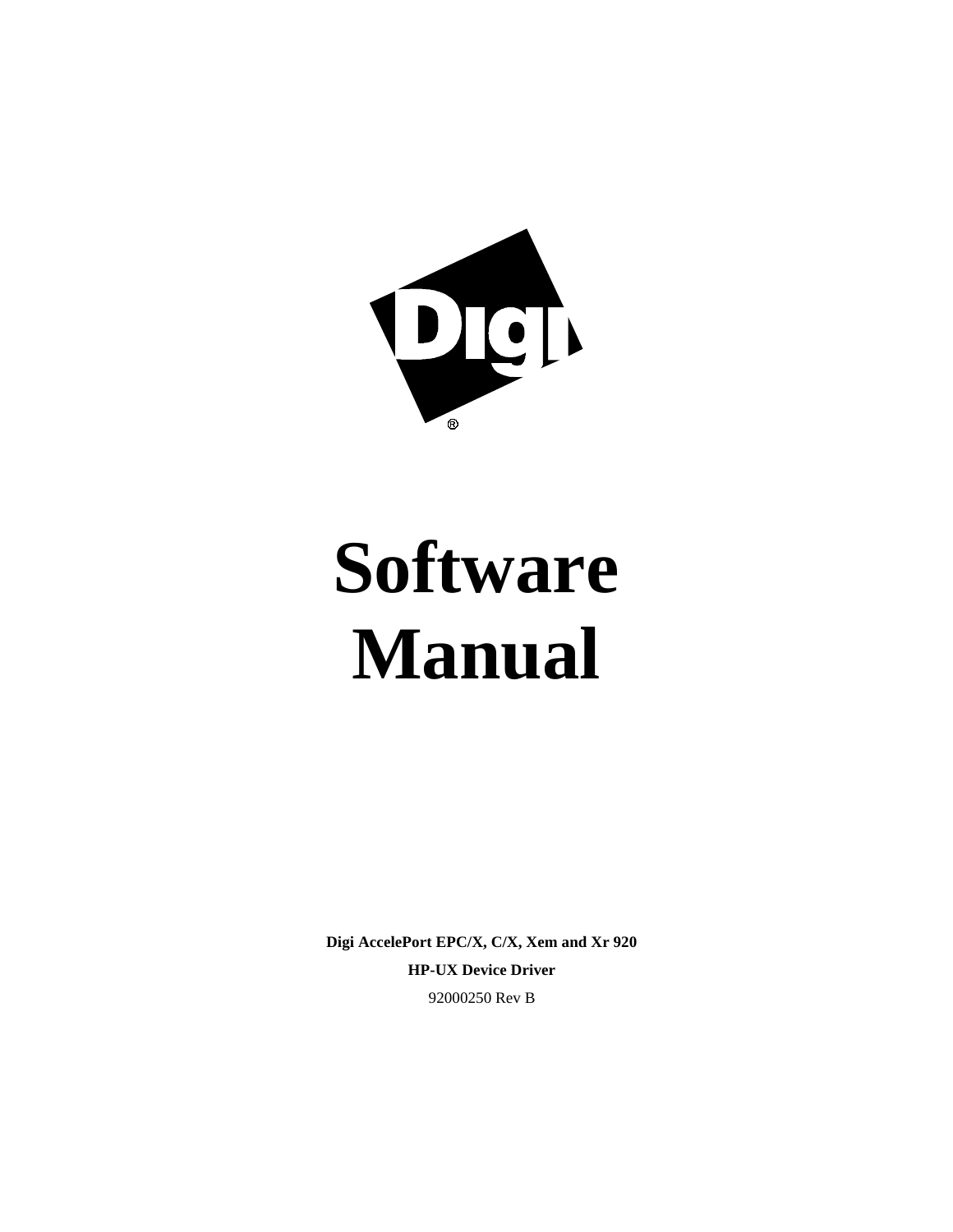AccelePort and the Digi logo **and the Digi logo are either trademarks** or registered trademarks of Digi International Inc. in the United States and/or other countries.

**C/X**, **EPC/X**, **Xem**, **Xr**, **Xr 920**, **EPC/CON-16**, **C/CON-16**, **C/CON-8**, **PORTS/16em**, **PORTS/8em**, **Modem/8em**, and **Modem/4em** are trademarks of Digi International Inc. All other brand and product names are the trademarks of their respective holders.

© Digi International Inc. 1997-1998

All Rights Reserved

Information in this document is subject to change without notice and does not represent a commitment on the part of Digi International.

Digi provides this document "as is", without warranty of any kind, either expressed or implied, including, but not limited to, the implied warranties of fitness or merchantability for a particular purpose. Digi may make improvements and/or changes in this manual or in the product(s) and/or the program(s) described in this manual at any time.

This product could include technical inaccuracies or typographical errors. Changes are periodically made to the information herein; these changes may be incorporated in new editions of the publication.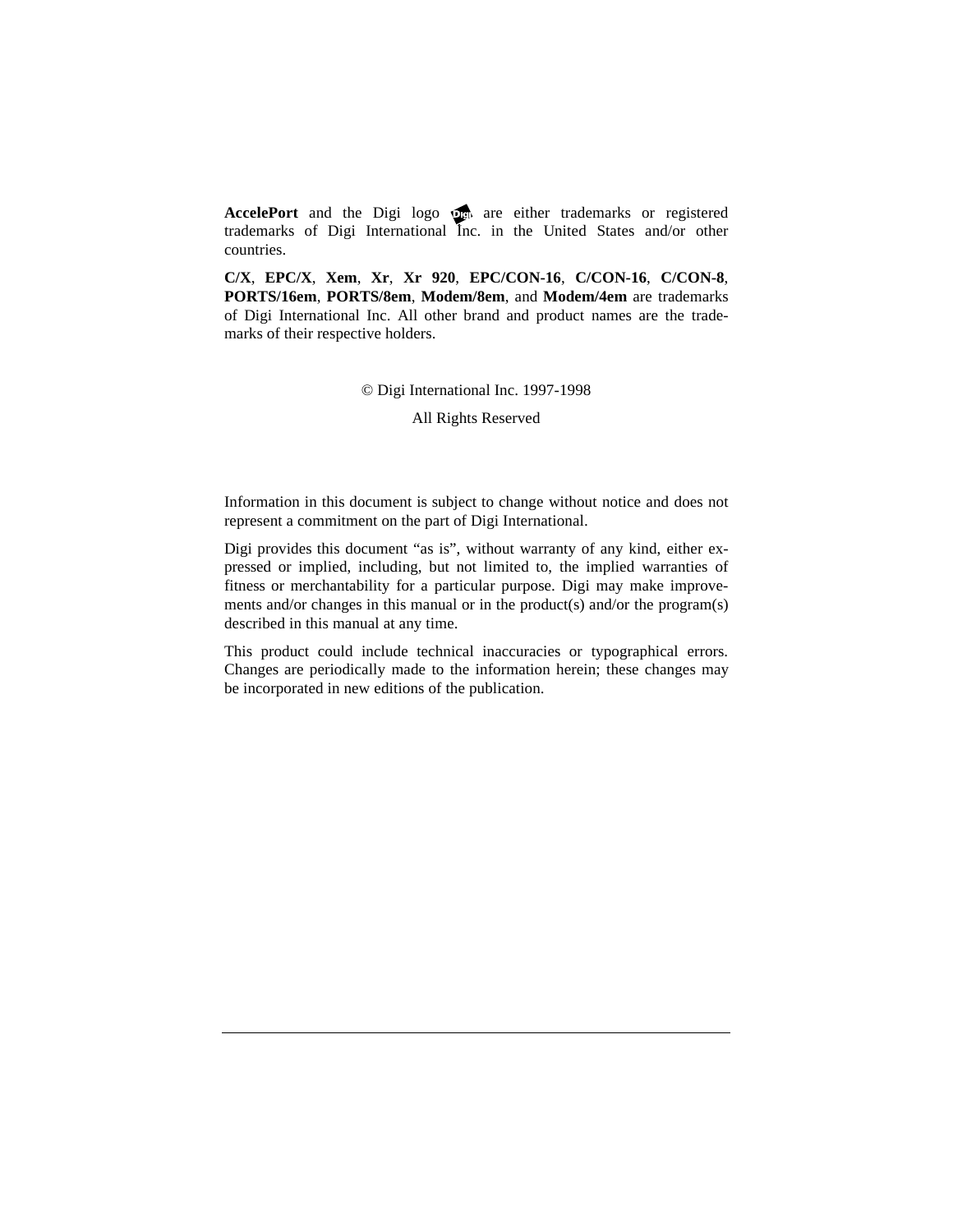# **Table of Contents**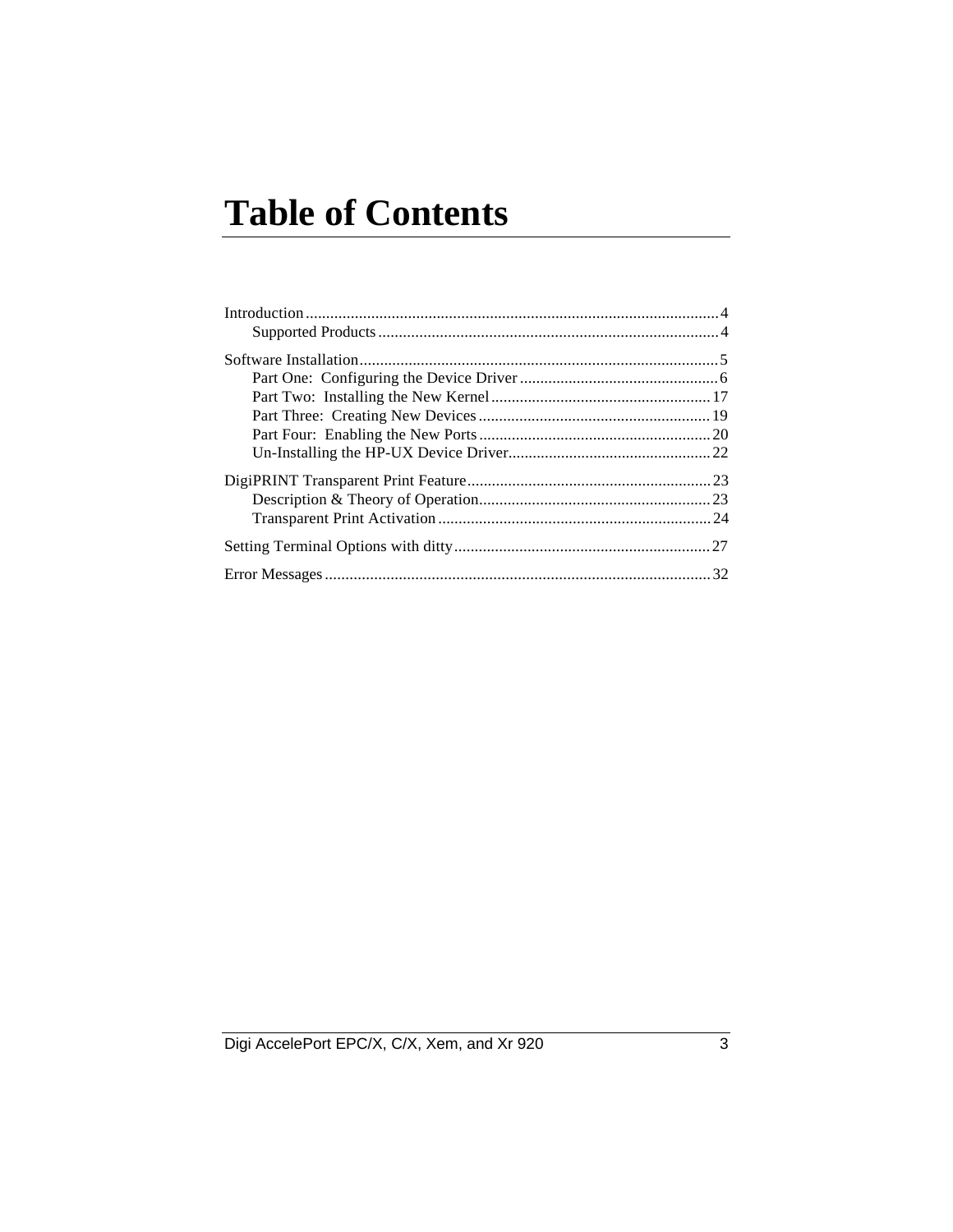# **Introduction**

The Digi HP-UX device driver software is an installable device driver supporting both HP-UX 10.10 and HP-UX 10.20. The software development system is *not* required to create a new kernel. The link kit, however, must be installed.

This manual also contains instructions for DigiPRINT transparent printing (page 23).

Once you have completed the hardware installation as outlined in the *Installation Guide* for your adapter, proceed with the software device driver installation instructions starting on the following page.

### **Supported Products**

The HP-UX device driver supports the Digi AccelePort<sup>®</sup> EPC/X<sup>™</sup>, C/X<sup>™</sup>, and Xem™ host adapters for EISA and PCI bus architectures, as well as the PCI Xr 920<sup>™</sup> and the older PCI Xr<sup>™</sup> intelligent serial communications products.

# **Note:**

Be sure to read the *Release Notes* that may be included with this software device driver. The *Release Notes* contain information not available at this manual's press time.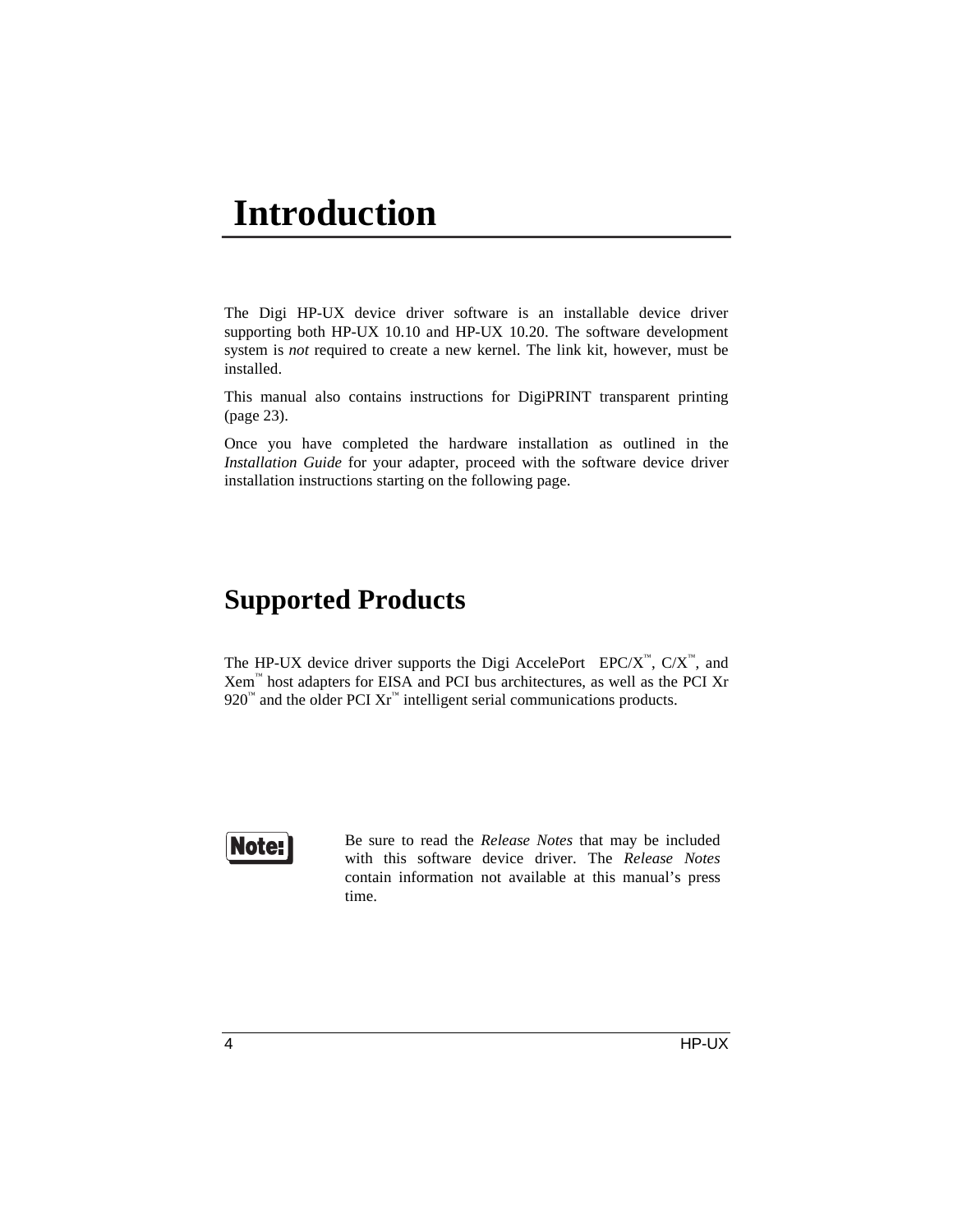# **Software Installation**

Installation of the device driver software for HP-UX is a four-part procedure. In **Part One**, the driver is configured. In **Part Two**, the new kernel is installed. In **Part Three**, the new devices are created. Finally in **Part Four** you enable the communications ports for use with terminals, modems, etc.



Software changes more rapidly than printed documentation can keep up. For this reason, some of the screens or prompts may not appear exactly as shown.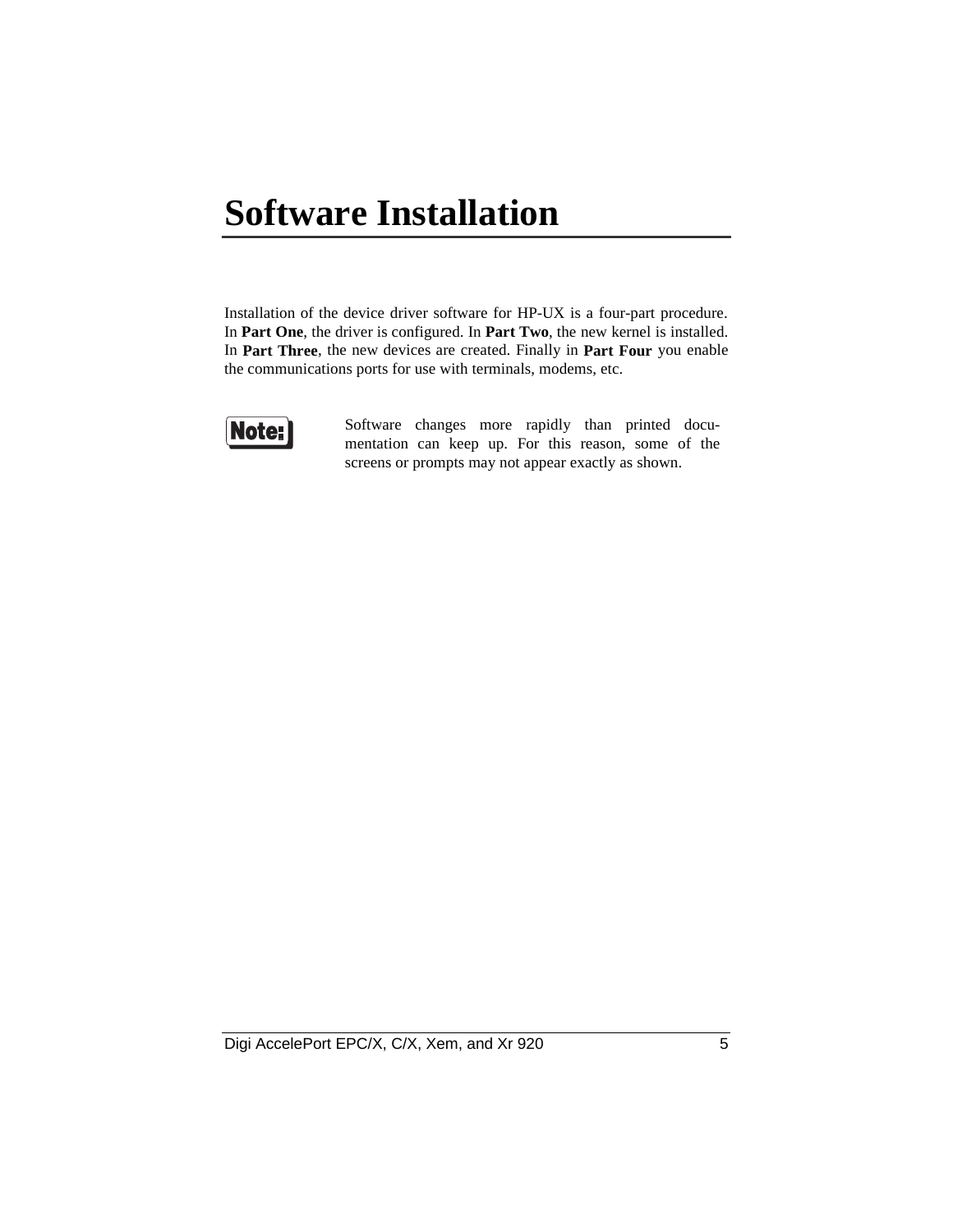### **Part One: Configuring the Device Driver**

- **1.** Log onto the console as super-user (root).
- **2.** Insert the Digi HP-UX device driver diskette in the diskette drive and enter the following command:

**tar xvf** *floppy\_device*

If your HP-UX workstation doesn't have a diskette drive, you will need to use the **dd** command to extract the package information to a stream file on a different machine. The command syntax for this on an SCO UNIX machine is:

**dd if=/dev/rfd1135ds18 of=/tmp/epca.pkg.tar bs=10k**

The **if=...** part should be the name of your 3.5'' diskette drive. Once this is done you have a package on your local system. Transfer this package to the HP-UX system by using **ftp** or another transfer utility.

Now enter the following command:

**tar xvf /tmp/epca.pkg.tar**

(Assuming that the file was placed in **/tmp**)

The **tar** program will extract the software package to the directory **/tmp/epca.pkg**.

**3.** Now register the installation package with the system by entering the following command:

**/usr/sbin/swreg -l depot /tmp/epca.pkg**

**4.** Once the component files have been copied, use the **swinstall** program to copy the component files to the system. Enter the following command:

**/usr/sbin/swinstall -s /tmp/epca.pkg**

One of the installed files is a configuration procedure, which you must execute by entering the following commands:

**cd /var/adm/sw/products/EPCA sh ./configure**

This procedure will walk you through the driver configuration process, as detailed in steps 5 - 13 below.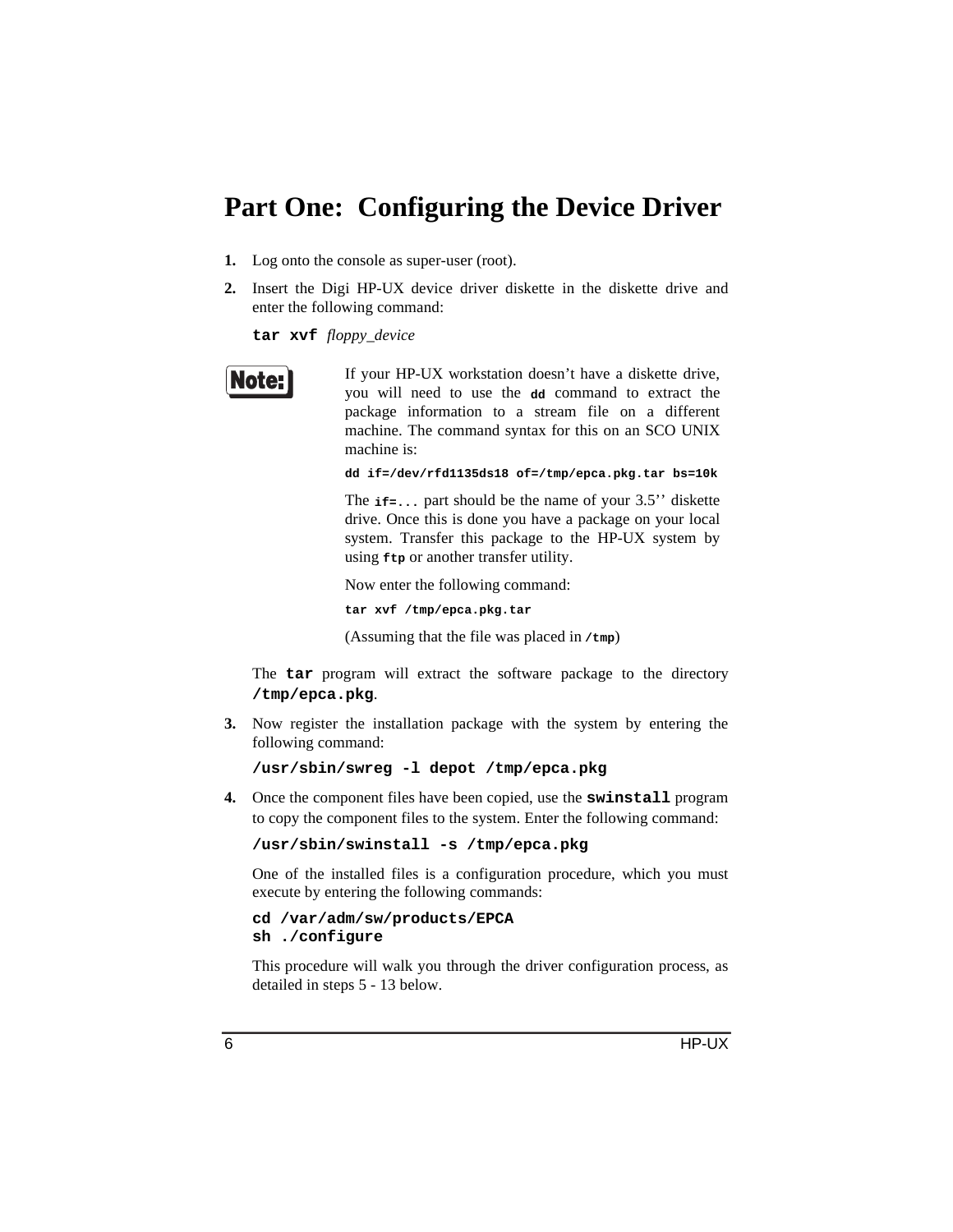**5.** You will eventually see the following screen:



Press <Enter>. You will see:

**This script installs the Digi AccelePort EPC/X, C/X, Xem, and Xr 920 driver for: HP-UX B.10.20 This script also installs the information needed by HP-UX to use these additional ports. This driver currently supports 4 asynchronous serial adapters. Please hit <Return> to continue:**

Press <Enter> again.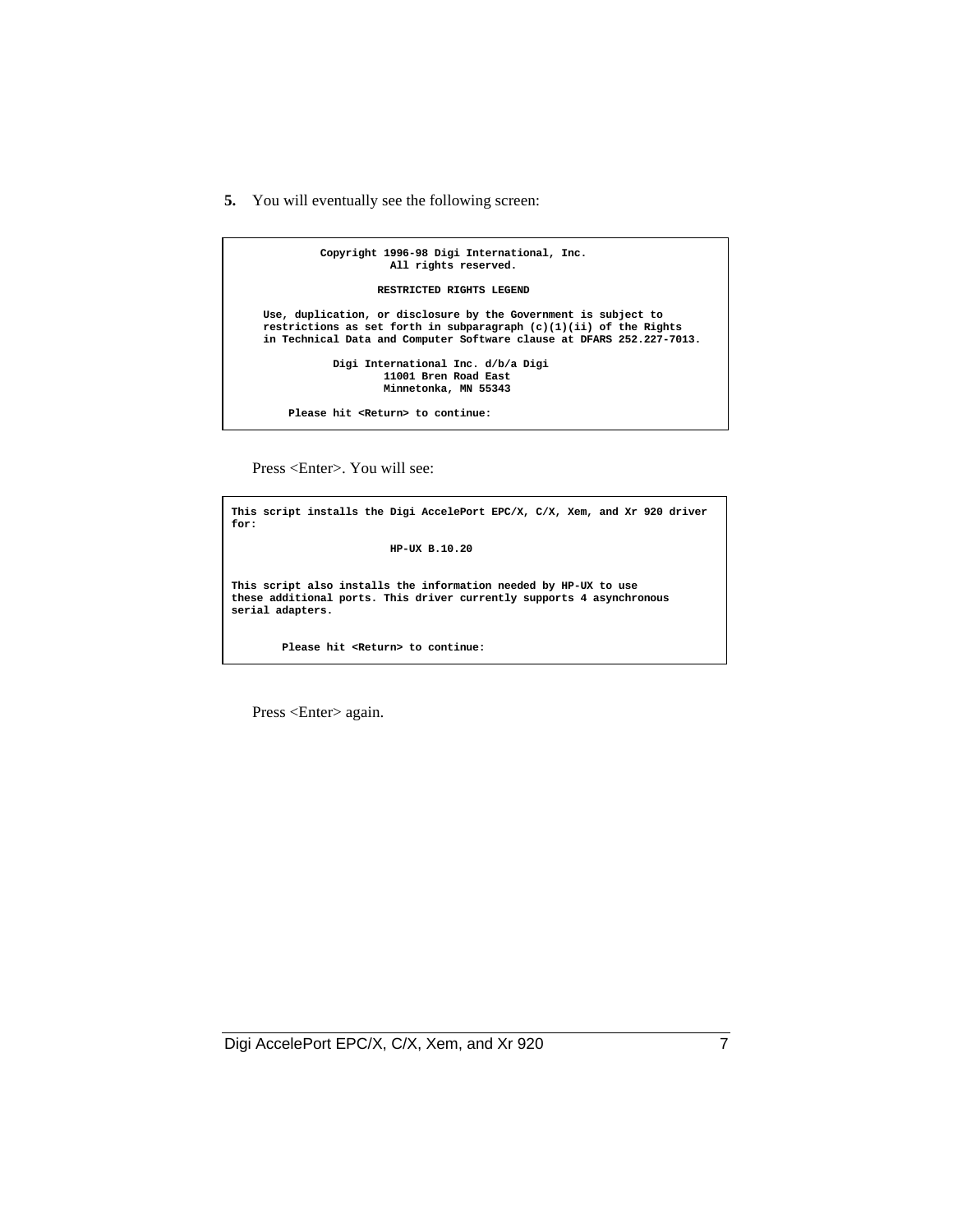**6.** The system displays:

**The port names (in the /dev directory) will look like: /dev/ttya01 where `tty' is the basename, `a' is an ID letter that can be different for each port box, and `01' is the port number. Systems with a large number of ports may need to use some letters more than once. When this occurs, the first box to use an ID letter will get port numbers 01-16, the second box to use that letter will get port numbers 17-32, and so on. Do you want to continue (y or n)?**

If you answer "**y**", the installation will continue. If you answer "**n**", you will exit the install program.

**7.** Now the system will ask:

**How many adapters do you wish to install (1-4)?**

Enter the number of adapters you have installed in your computer.

*Steps 8-12 will be repeated for each host adapter installed in your system.*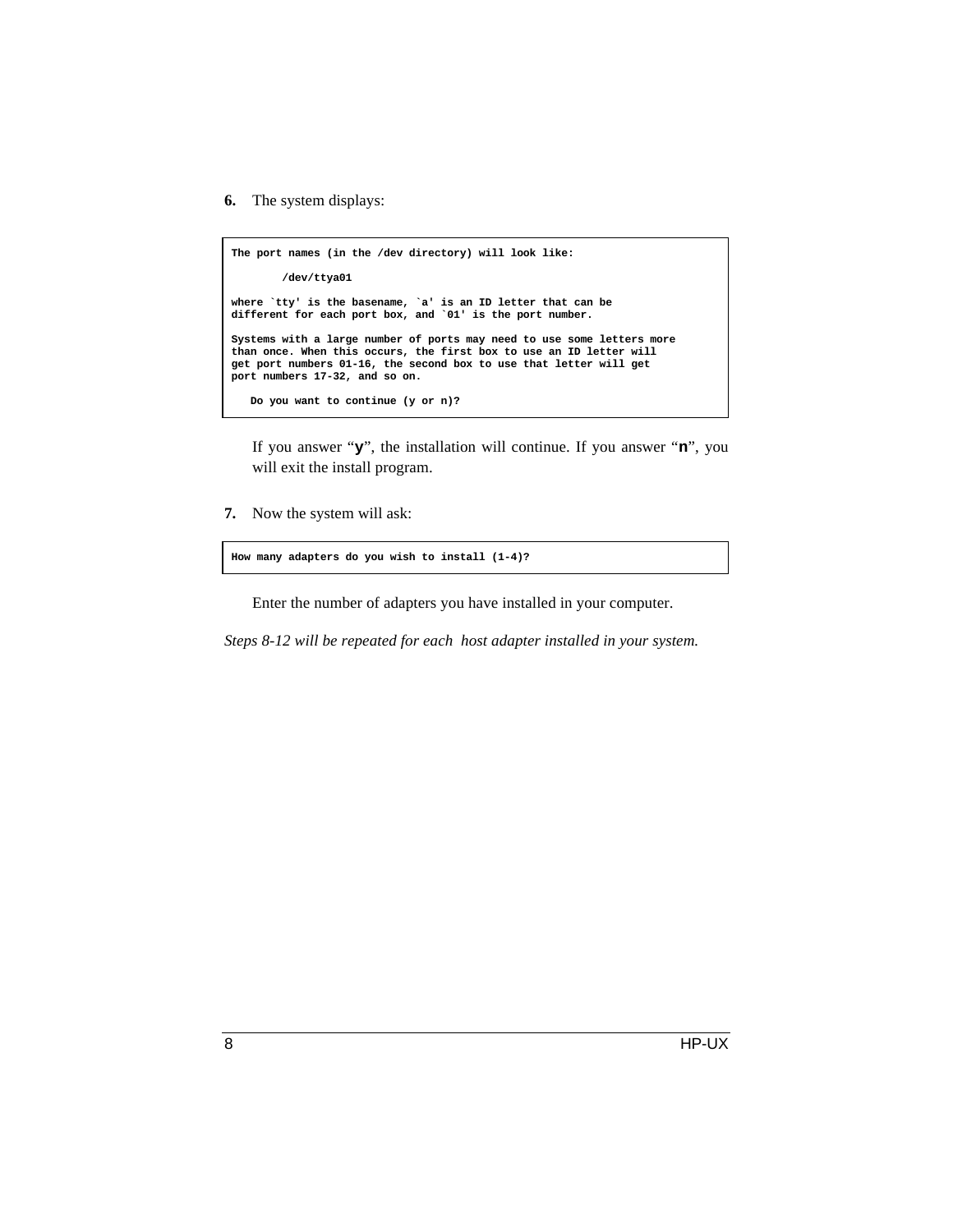**8.** You will see the display:

```
Configuring adapter 1...
         Adapters supported:
         EISA Adapters
                 1) AccelePort Xem EISA
                 2) AccelePort C/X EISA
                 3) AccelePort EPC/X EISA
         PCI Adapters
                 4) AccelePort Xr PCI
                 5) AccelePort Xem PCI
                 6) AccelePort C/X PCI
                 7) AccelePort EPC/X PCI
         What type is adapter number 1?
```
Choose the applicable adapter type.

**9.** The following step is executed *only* if you are configuring an adapter installed in an EISA bus. If you are configuring an adapter in a PCI bus, go on to step 10; otherwise, you will be asked:

**In what slot is host adapter installed (1-4)?**

Enter the slot number for your adapter.

**10.** Next, you need to select the **altpin** setting. This allows alternate wiring of the RJ-45 modular connectors. The default for **altpin** is OFF, giving you the standard Digi RJ-45 pinouts. Setting **altpin** to ON enables the alternate RJ-45 pinouts. (This is useful for 8-pin RJ-45 connectors. See the *Installation Guide* for your adapter, and page 30 of this manual for more details.)

The software asks:

```
The default setting for altpin is off.
Is this acceptable (y or n)?
```
Answer **y** or **n** as appropriate.

Note that answering "**n**" here activates the **altpin** configuration for *all* ports. Individual ports can be set with **ditty** (see page 30).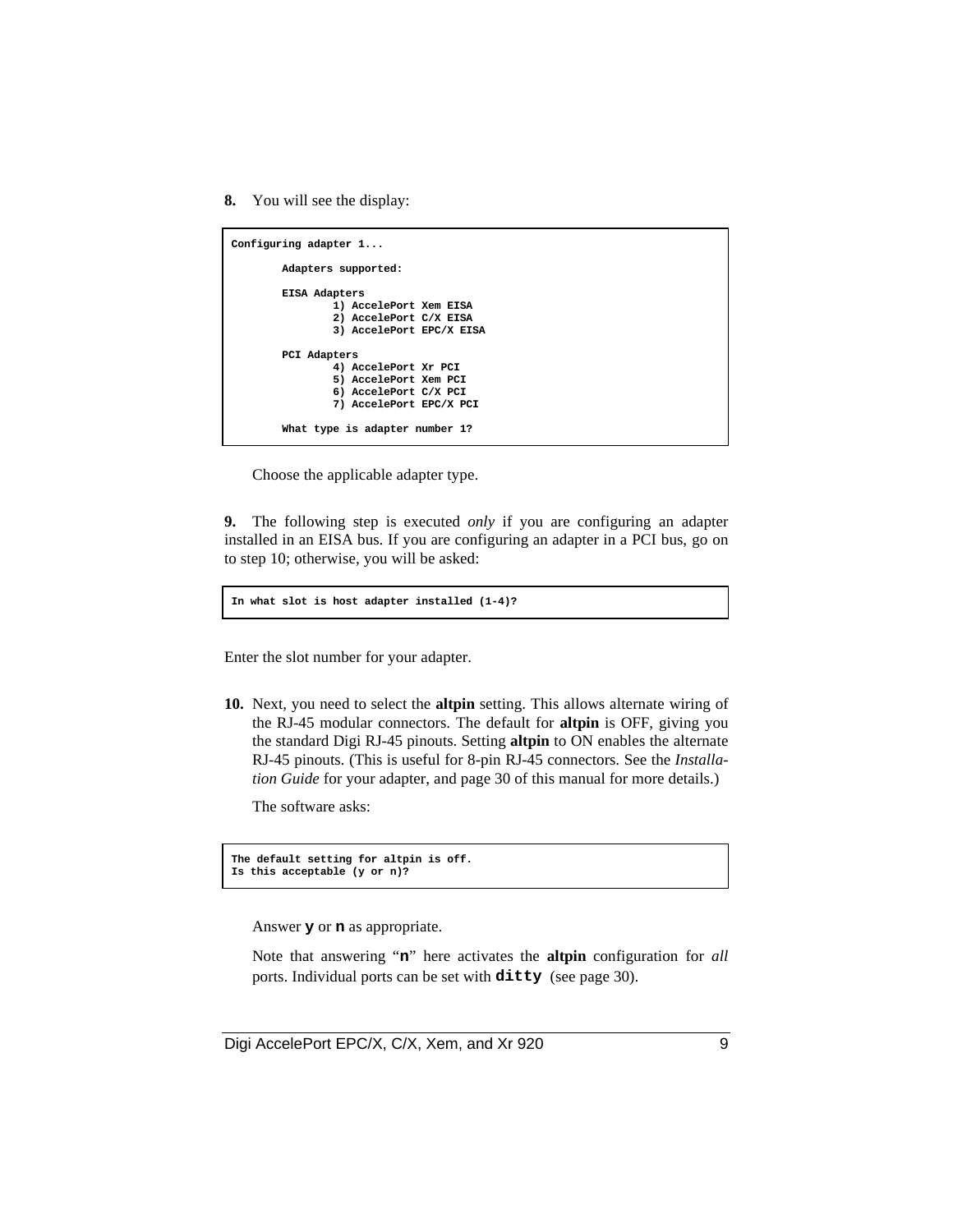**11.** This step is different depending upon the type of adapter you are configuring. Follow the appropriate procedure for your adapter. If you are installing an Xr or Xr 920 host adapter, skip this step and go to step 12.

### *Xem host adapter—for C/X and EPC/X host adapters, follow the procedure on the following page.*

If you are installing an Xem host adapter, you will now be asked for the number of PORTS modules to be connected to the adapter:

```
 Configuring adapter 2.
 Adapter type is AccelePort Xem EISA.
 Altpin is set to off.
 PORTS/16em or PORTS/8em(p) modules:
 This adapter can have 1 to 4 modules connected.
        How many modules are connected to this adapter (1 - 4)?
```
Select the appropriate number for your installation.

You will also be asked for the number of ports (8 or 16) on each PORTS module. Answer "**8**" for PORTS/8em modules or "**16**" for PORTS/16em modules.

*Now proceed to Step 12, on page 15.*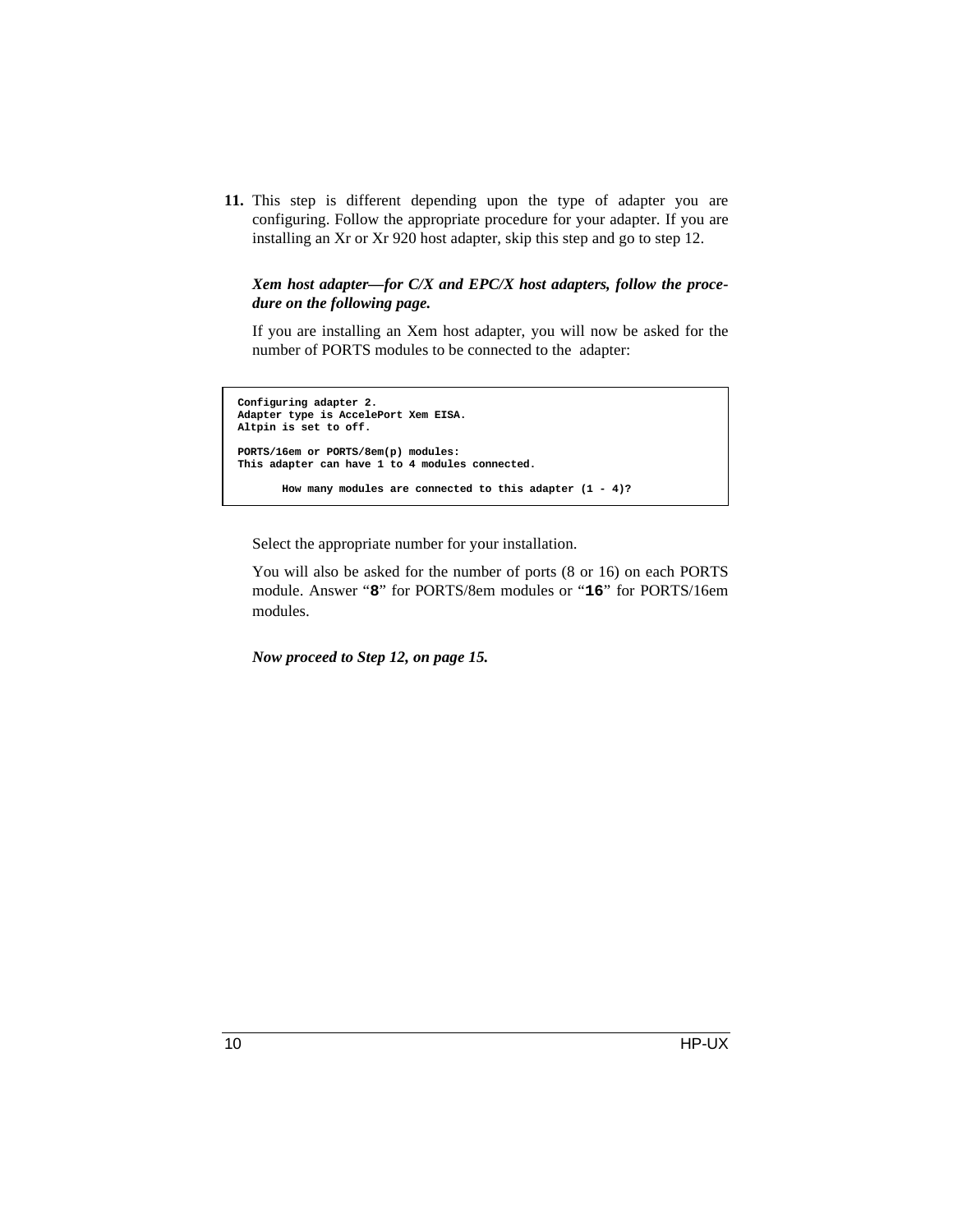### *C/X, EPC/X host adapters—for Xem host adapters, follow the procedure on the previous page.*

If you are installing a C/X or EPC/X host adapter, you will be asked for configuration information for the two synchronous lines. This determines how the host adapter will communicate with the attached concentrator(s).

There are two methods for setting the line configuration: basic and *custom*. In the basic configuration, the sync lines are set to 8-wire direct and either 1228K bps or 10M bps (10M bps is applicable only to the EPC/X host adapter). The custom configuration allows you to select the wiring method and data rate for each sync line. You will see:

```
 Configuring adapter 1.
 Adapter type is AccelePort EPC/X EISA.
 Altpin is set to off.
Line Configuration:
 The sync lines may be configured two ways. The basic method has all
 connections wired "8 wire direct" at a speed of either 1228K bps or
 10M bps, and can be used for quick set-up for most situations. The
 custom method allows you to choose speeds and wiring methods
 individually.
```
 **Do you want to use the basic installation method (y or n)?**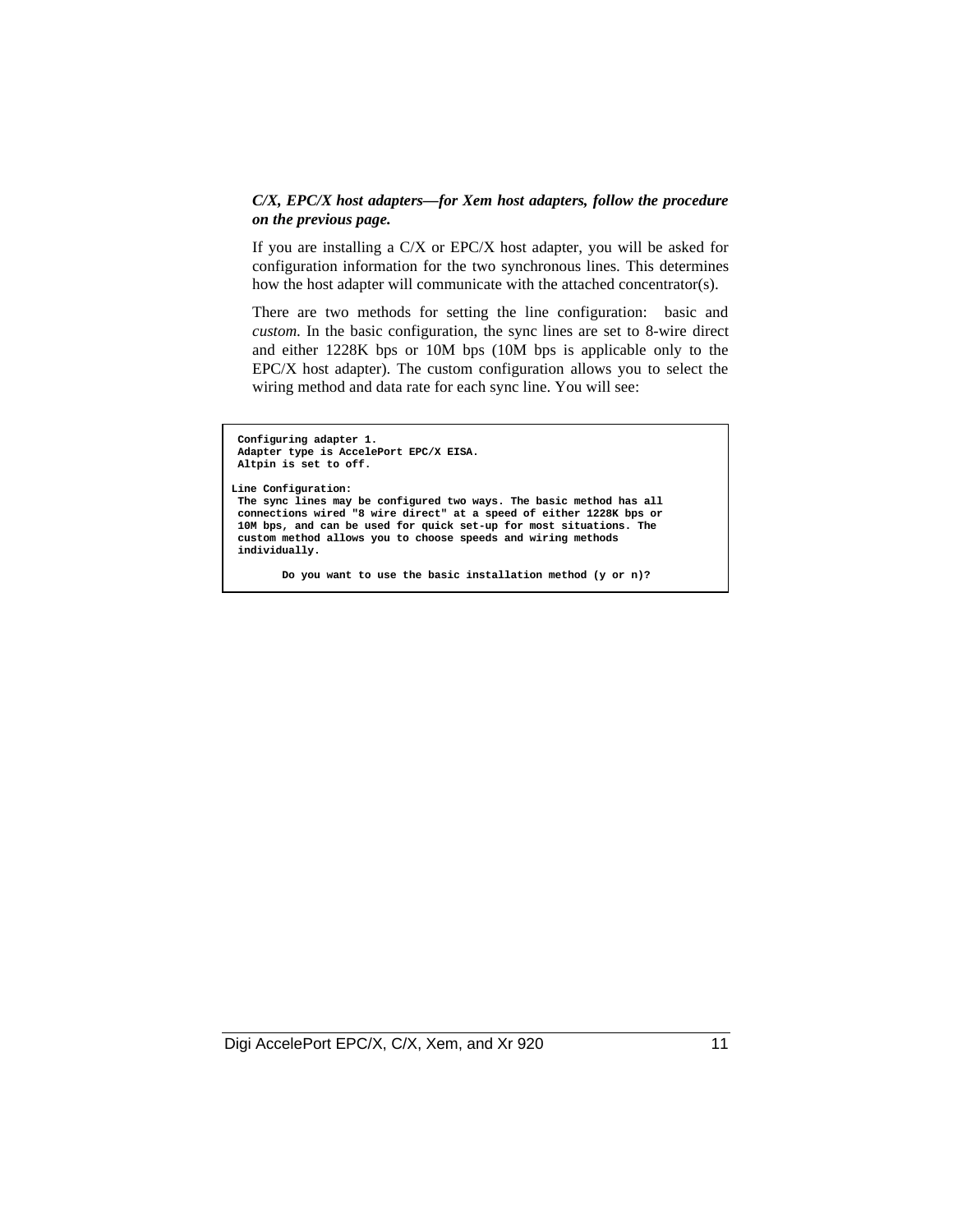*Basic Configuration (for Custom Configuration, see page 14)*

**11a.** If you are installing an EPC/X host adapter, you will see the following screen (if you are installing a C/X host adapter, skip to Step **11b**):

```
 Configuring adapter 1.
  Adapter type is AccelePort EPC/X EISA.
Basic Configuration:
 One of two line speeds must be chosen for the basic configuration
  method. The choices are 1228K bps and 10M bps. Running the sync
 lines at 1228K bps maintains compatibility with C/CON-16
 concentrators. Running the sync lines at 10M bps allows higher
  performance, but is not compatible with C/CON-16 concentrators and
  restricts the length of the sync cable. For more information, see
  the manual.
          1) 1228K bps
          2) 10M bps
  Which speed do you wish to run the sync lines at?
```


Select 10M bps *only* if:

- all attached concentrators are EPC/CON-16 concentrators, and
- the *cumulative* length of all daisy chain cables on either sync line is 30 feet or less.

See the EPC/CON-16 *Installation Guide* for more detailed information about data rates versus cable lengths.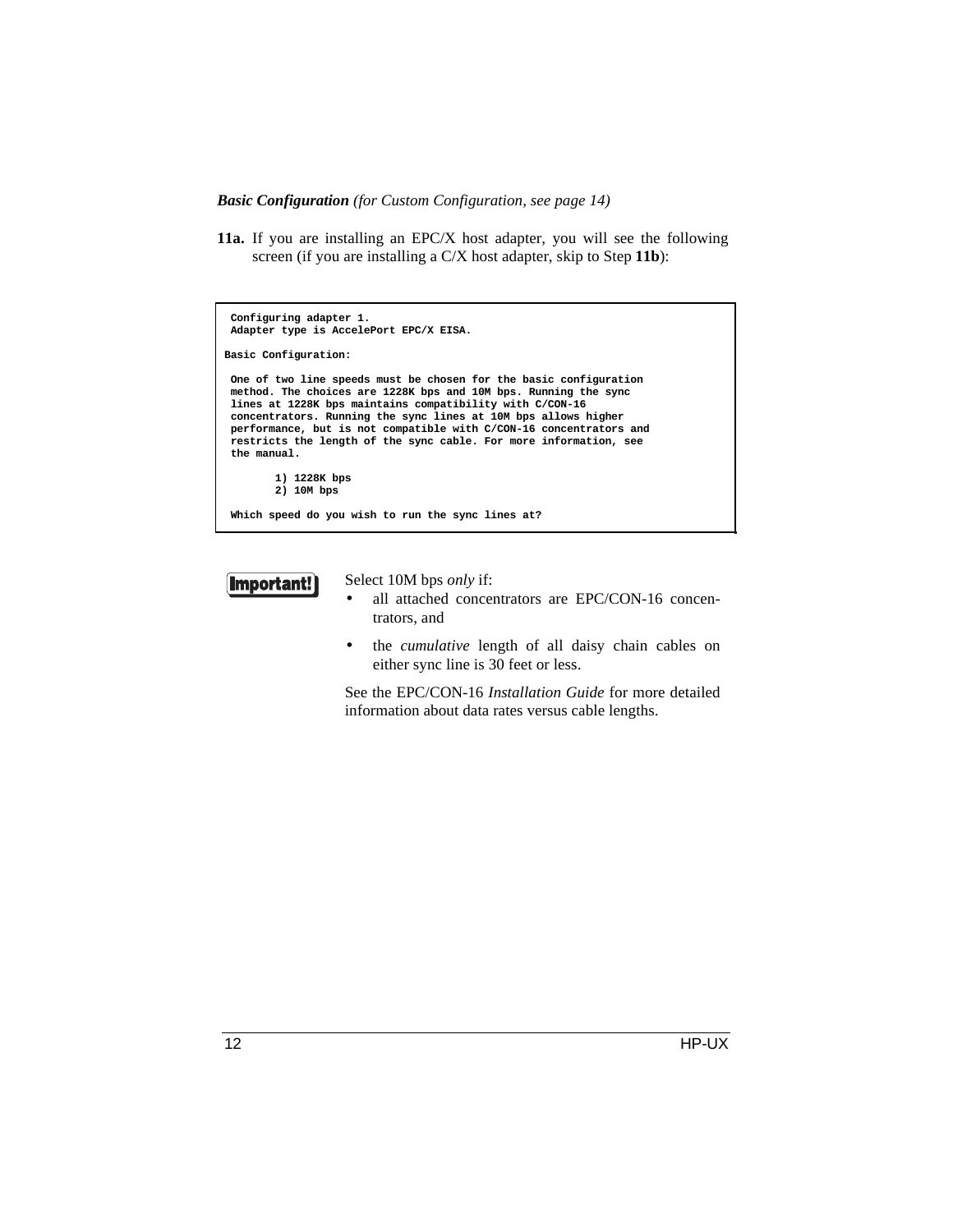**11b.** Now you will be asked how many concentrators are attached to each sync line. For EPC/X host adapters, you will also be asked how many EBI modules are attached to each concentrator (this refers to PORTS/16em, PORTS/8em or PORTS/8emp modules connected to the "EBI Out" port of EPC/CON-16 concentrators), and how many ports (8 or 16) are on each EBI module (answer "**8**" for PORTS/8em modules and "**16**" for PORTS/16em modules).

### **Important!**

### **EPC/CON-16 and C/CON-16 Concentrators**

EPC/CON-16 and C/CON-16 concentrators (which have a plastic case) must have their node numbers set manually at installation (see the concentrator *Installation Guide* for instructions). When asked for the number of concentrators, enter the *node number* of the last concentrator in each sync line (which may be different from the actual number of concentrators). Normally concentrator node numbers are assigned sequentially, beginning with 1; however, if you are planning to add more concentrators later, and want to configure the driver and create the devices in **/dev** to support the future concentrators, you may skip node numbers to allow for later insertion of concentrators. For example, if you have three concentrators attached to a sync line, but are planning to add three more, the node number of the last concentrator in the chain should be set to "6", and you should enter "6" for the number of concentrators (it is important that these numbers match, because the driver uses them to set the communication mode of the last concentrator to enable it to return data to the host adapter).

*Now proceed to Step 12, on page 15.*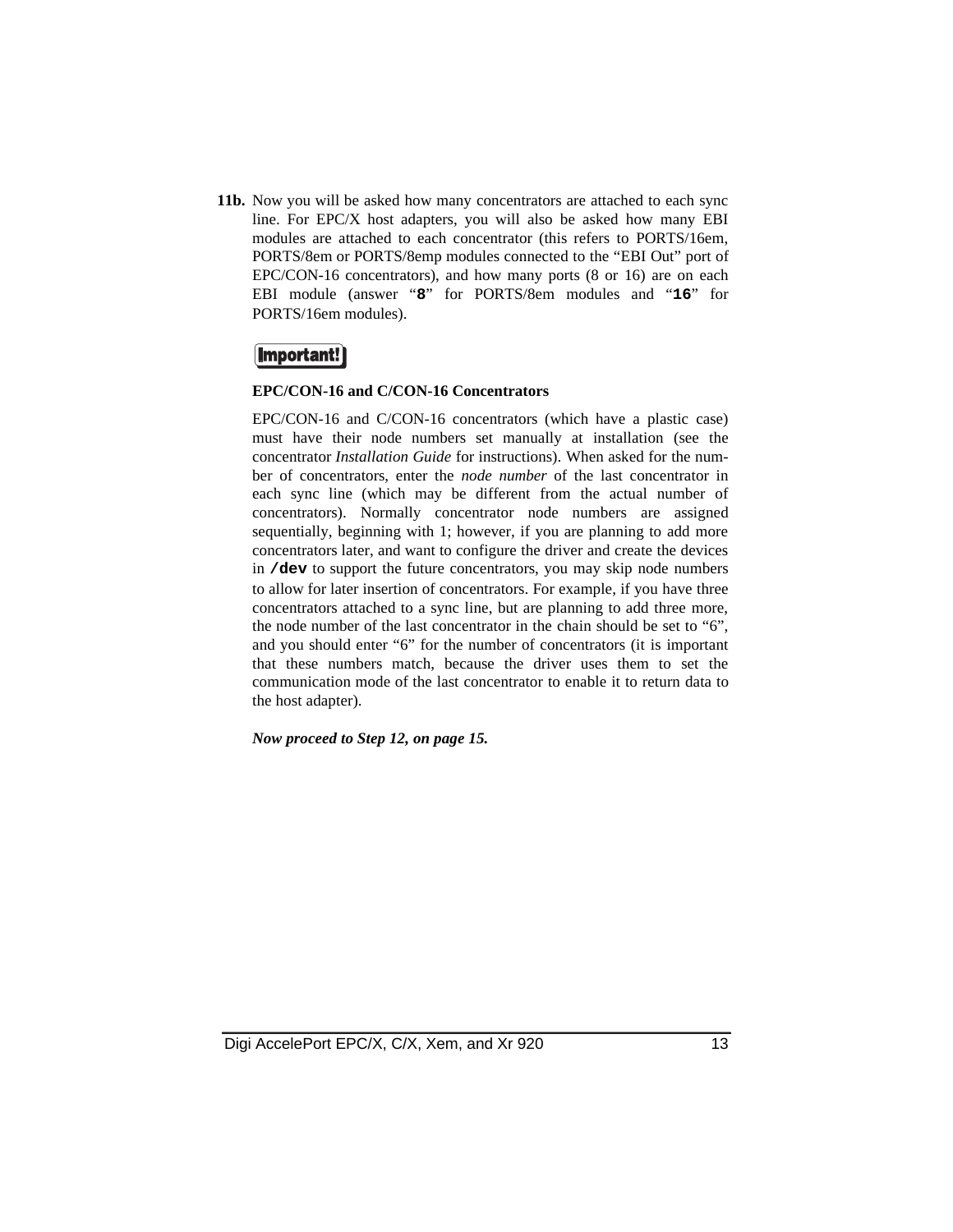### *Custom Configuration*

The custom configuration requires you to specify the wiring method and the data rate for each host adapter synchronous line. The wiring options are:

- 1) 4-wire direct
- 2) 8-wire direct
- 3) 8-wire synchronous modem
- 4) EIA-232 synchronous modem

The supported data rates are:

| 4-wire direct<br>1) $230K$       | 2)460K     | 3) $921K*$ | 4) 1843K*    |           |
|----------------------------------|------------|------------|--------------|-----------|
| 8-wire direct                    |            |            |              |           |
| 1) 2400                          | 5) 38.4K   | 9) $230K$  | 13) $1843K*$ | $17)10M*$ |
| 2) 4800                          | 6) 57.6K   | 10) 460K   | 14) 2458K*   |           |
| 3) 9600                          | 7) 76.8K   | 11) 921K   | 15) 3686K*   |           |
| 4) 19.2K                         | 8) 115K    | 12) 1228K  | 16) 7373K*   |           |
| 8-wire synchronous modem         |            |            |              |           |
| 1) 2400                          | $6)$ 38.4K | 10) 460K   |              |           |
| 2) 4800                          | 7) 57.6K   | 11) 921K   |              |           |
| 3) 9600                          | 8) 76.8K   | 12) 1228K  |              |           |
| 4) 14.4K                         | 9) 115K    |            |              |           |
| 5) $19.2K$                       | 10) 230K   |            |              |           |
| 8-wire EIA-232 synchronous modem |            |            |              |           |

| 1) 2400 | 4) 14.4K | 7) 57.6K |
|---------|----------|----------|
| 2) 4800 | 5) 19.2K | 8) 64.1K |
| 3) 9600 | 6) 38.4K | 9) 76.8K |

\* Rates with an asterisk are incompatible with C/CON-16 concentrators. These data rates can only be used if *all* concentrators on a given sync line are EPC/CON-16 concentrators. Also, see *Restrictions on Cable Lengths* in the EPC/CON-16 *Installation Guide*.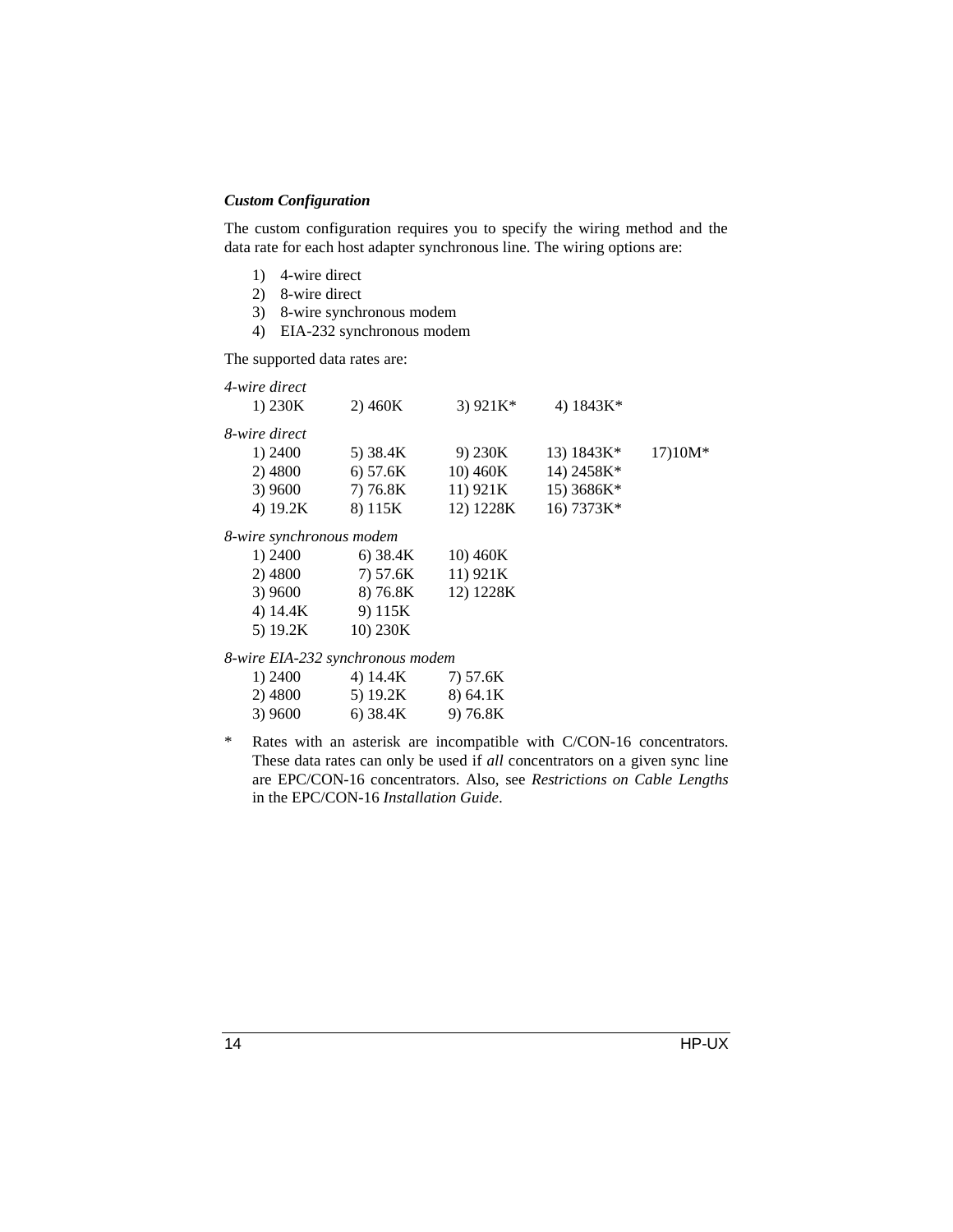**12.** You will now be asked to confirm the configuration for the adapter:

If you have installed an Xem host adapter with four PORTS modules, you will see something like this:

```
You have selected the following configuration for adapter 1:
          Adapter Type: AccelePort Xem EISA. Altpin is set to off.
          Module Port Names
         --------------------------
 1 ttya01 - ttya08
 2 ttyb01 - ttyb09
 3 ttyc01 - ttyc16
 4 ttyd01 - ttyd16
  Is this configuration acceptable (y or n)?
```
If you have installed an EPC/X host adapter, you might see something like this:

| You have selected the following configuration for adapter 1:<br>AccelePort EPC/X EISA. Altpin is set to off. |                  |               |                           |
|--------------------------------------------------------------------------------------------------------------|------------------|---------------|---------------------------|
| Connections                                                                                                  | Cabling<br>Speed | Port Names    |                           |
| Line 1                                                                                                       |                  |               |                           |
| Concentrator 1 10M                                                                                           |                  | 8 wire direct | ttya01 - ttya16           |
| EBI Module 1                                                                                                 |                  |               | $ttyb01 - ttyb08$         |
| EBI Module 2                                                                                                 |                  |               | $ttyc01 - ttyc09$         |
| EBI Module 3                                                                                                 |                  |               | ttyd01 - ttyd16           |
| Concentrator 2                                                                                               | 10M              | 8 wire direct | ttye01 - ttye16           |
| Line 2                                                                                                       |                  |               |                           |
| Concentrator 1                                                                                               | 10M              | 8 wire direct | $ttyf01 - ttyf16$         |
| Concentrator 2                                                                                               | 10M              | 8 wire direct | $t$ tyg $01 - t$ tyg $16$ |
| EBI Module 1                                                                                                 |                  |               | $t$ tyh $01 - t$ tyh $16$ |
| Concentrator 3                                                                                               | 10M              | 8 wire direct | ttyi01 - ttyi16           |
| Concentrator 4                                                                                               | 10M              | 8 wire direct | $ttyj01 - ttyj16$         |
| Is this configuration acceptable $(y \text{ or } n)$ ?                                                       |                  |               |                           |

If you accept the configuration, Steps 8-12 will be repeated for each additional adapter specified in Step 7. Otherwise, you will be returned to Step 8 (page 9) to re-enter the configuration for the current adapter.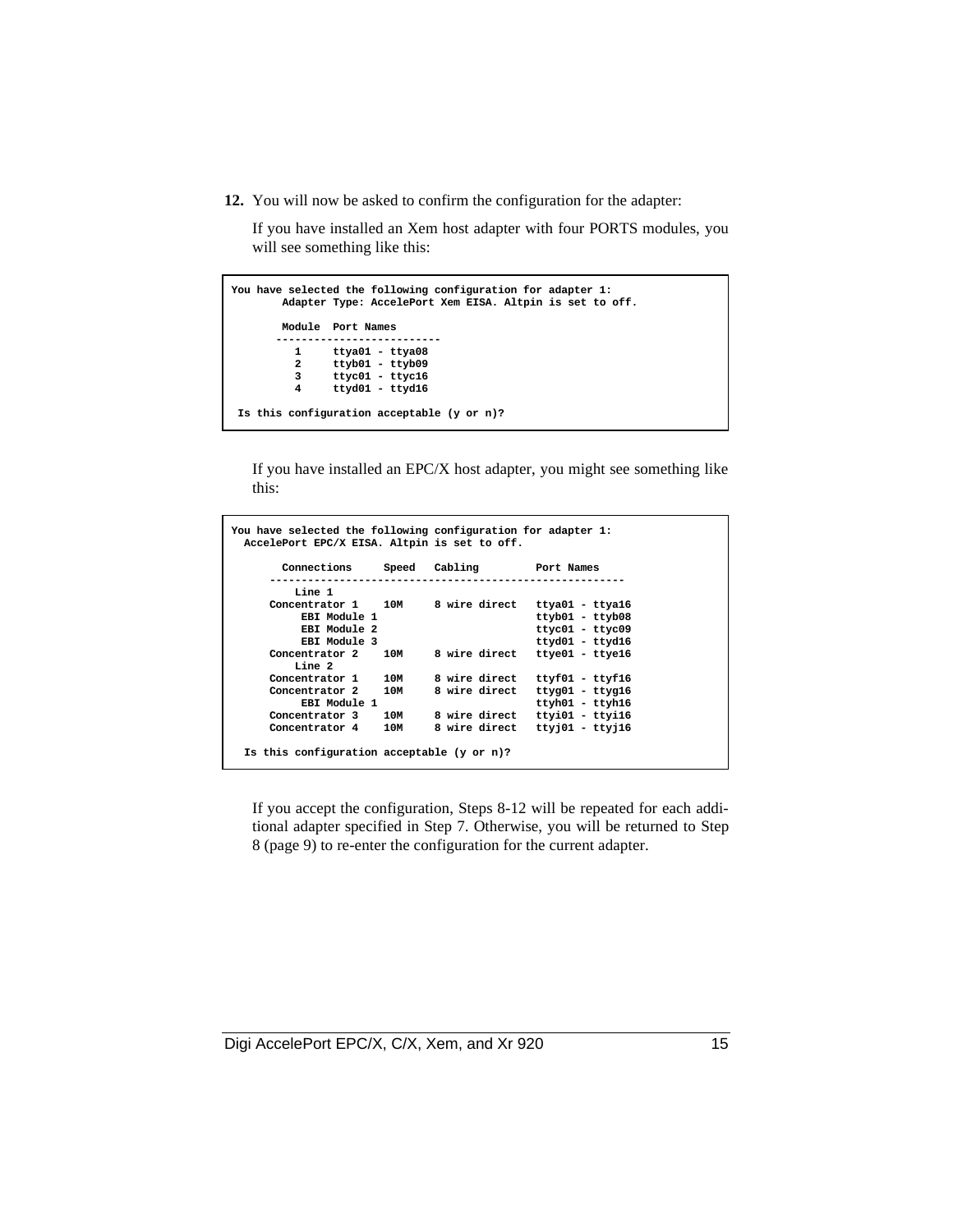**13.** Finally, the software asks:

**Do you wish to update /etc/ttytype (y or n)?**

For a new installation, answer "**y**" (yes). For updates, answer "**n**" to preserve the current setup. If you are not sure, answer "**y**".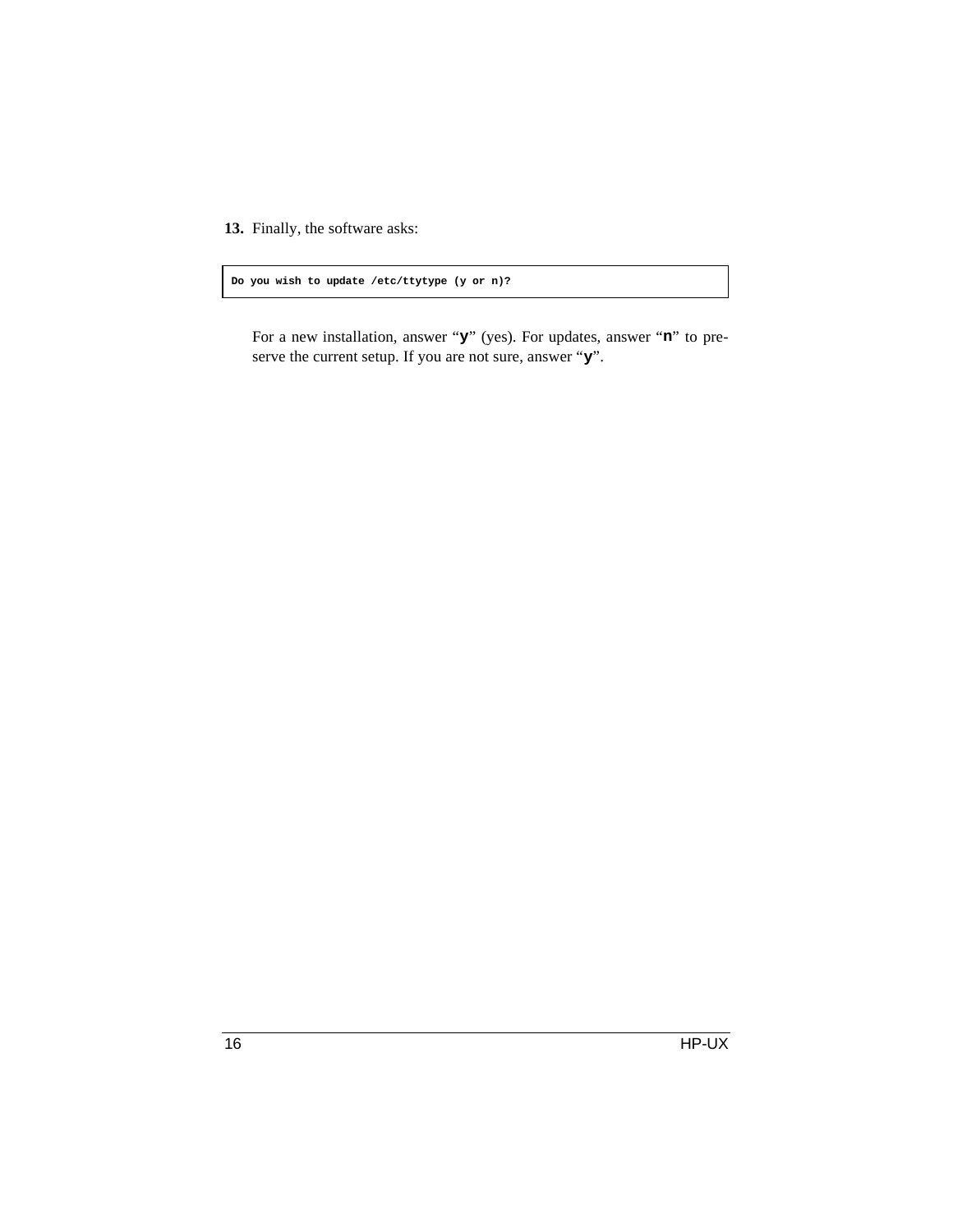### **Part Two: Installing the New Kernel**

The device driver software configuration is now complete, and the new kernel must be installed.

You will see several messages as the new kernel is being generated and installed. When everything is done, you will see the following:

```
Your HP-UX installation was successful; you need to reboot before you can use
your ports.
```
During the final portion of the configuration process, the following files are added to the startup database:

```
/sbin/init.d/digiepca
/sbin/rc3.d/S100digiepca
/sbin/rc3.d/K900digiepca
/etc/rc.config.d/digiepca
```
These procedures will create the device files on your first reboot after installing the new kernel, and will start the Digi download process on subsequent reboots. If you wish to disable the Digi devices for any reason, see the file **/etc/rc.config.d/digiepca**.

If you are configuring any EISA host adapters, you must make sure they are properly registered with the HP-UX EISA configuration software before rebooting your system. For information regarding EISA configuration, check the **eisa\_config** man page. To reboot, you may be able to use the command:

### **exec reboot**

When the computer reboots, you should see a message similar to the following:

```
Starting the Digi download process ................ [ OK ]
```
This message indicates that the installation and configuration process completed correctly. If the adapter is functioning, you should also find a message similar to the following in your system log file (**/var/adm/syslog/syslog.log**):

```
AccelePort Xr Host Adapter (PCI) at 0xf0a00000: mem=0xf0800000, # of
ports=8 V 1.0.0
```
Digi AccelePort EPC/X, C/X, Xem, and Xr 920 17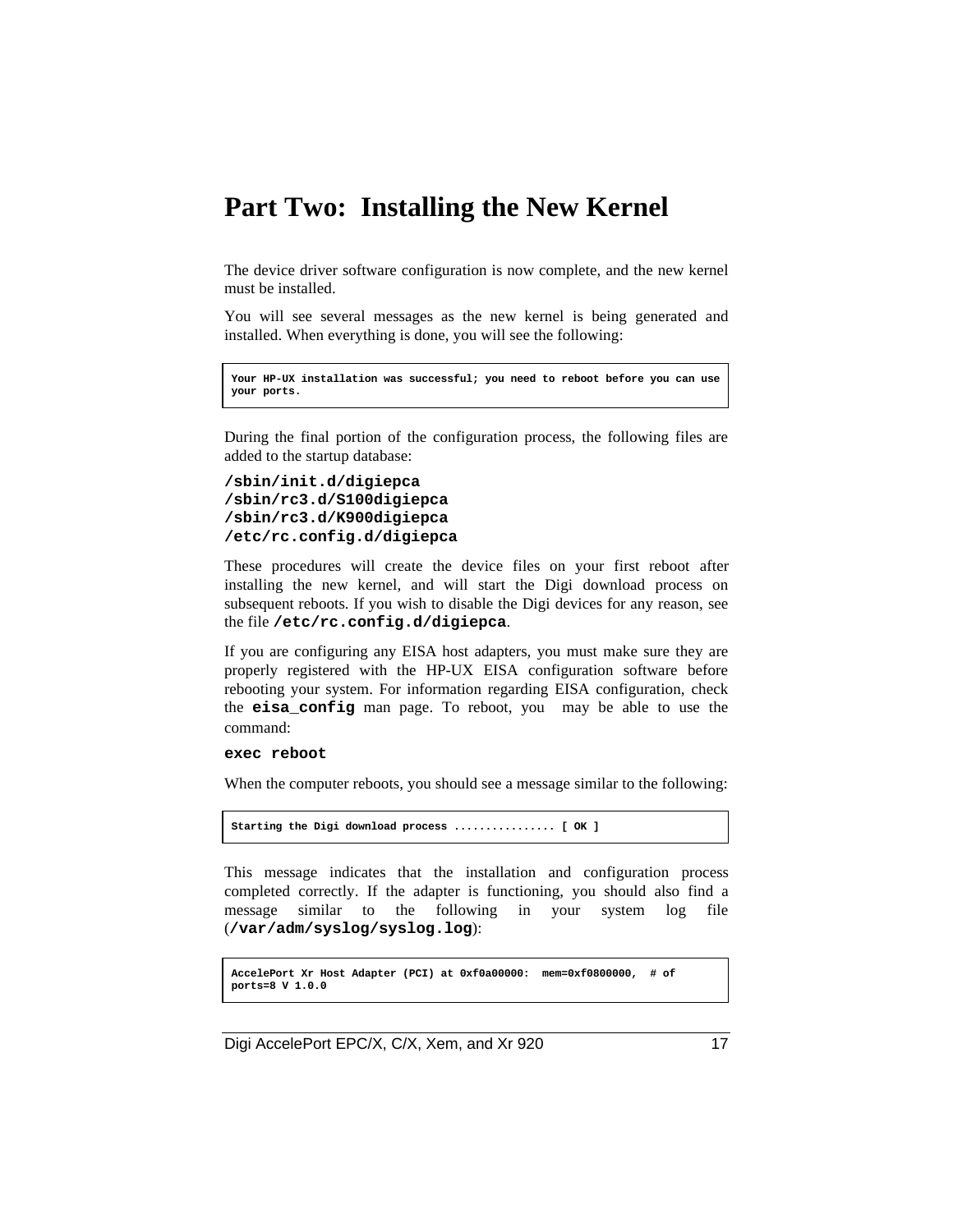If errors are encountered during initialization, they will also be copied to the system log file. For information about some of these error messages, see page 32.

If no errors are detected, C/X and EPC/X host adapters will proceed to download the operating software to the C/CON-16 and/or EPC/CON-16 concentrators. Once the concentrators are running, their displays will show "**AC**".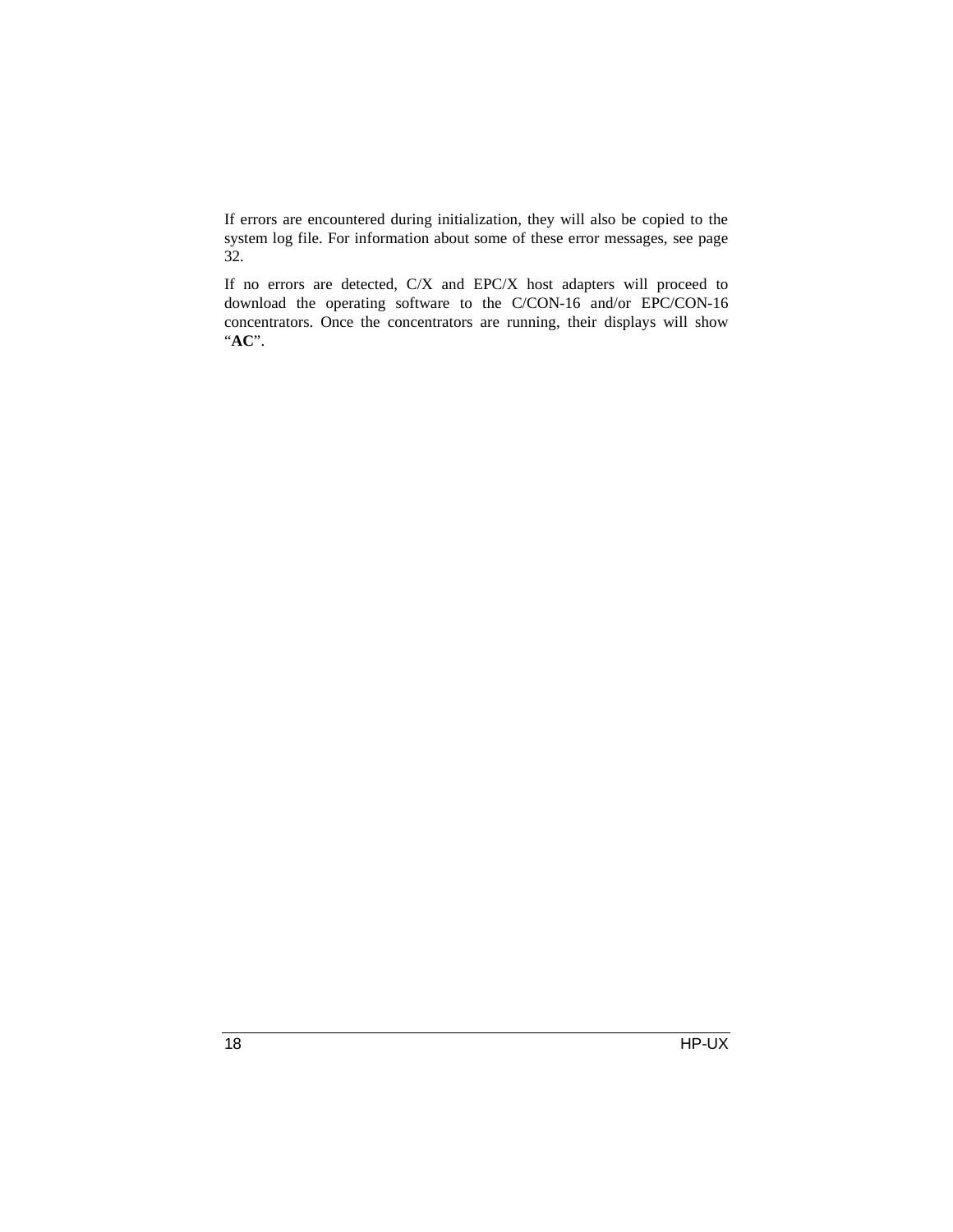# **Part Three: Creating New Devices**

Once the newly configured kernel boots, the startup script creates devices in **/dev**, giving HP-UX the information to use the additional ports.

The Digi driver will support up to four EPC/X, C/X, Xem and/or Xr 920 host adapters.

C/X host adapters can have up to eight concentrators attached, for a total of 128 asynchronous ports per host adapter, or 512 ports per system (four host adapters).

EPC/X host adapters can each have up to fourteen concentrators and/or PORTS/em modules attached for a total of 896 asynchronous ports per system (four host adapters). The maximum number of concentrators per synchronous line is eight. PORTS/em modules may be attached to the concentrators, as long as the total number of boxes (concentrators and PORTS modules) does not exceed fourteen.

Xem host adapters can each have four PORTS modules attached, for up to 64 ports per adapter or 256 asynchronous ports per system.

The devices are named according to the following convention:

### **Format used for port names**

- **tty** Base name.
- **pr** Base name for DigiPRINT transparent printing.
- **a-o** Concentrator or PORTS module letter I.D. Legal letters are **a-o**; ports (tty or printer) with modem control are identified by a capital letter **A-O**.
- **01-96** Port number on the individual concentrator or PORTS module.

For example, port 4 on concentrator or PORTS module "**b**" will be **ttyb04**. The same port with modem control enabled would be named **ttyB04**.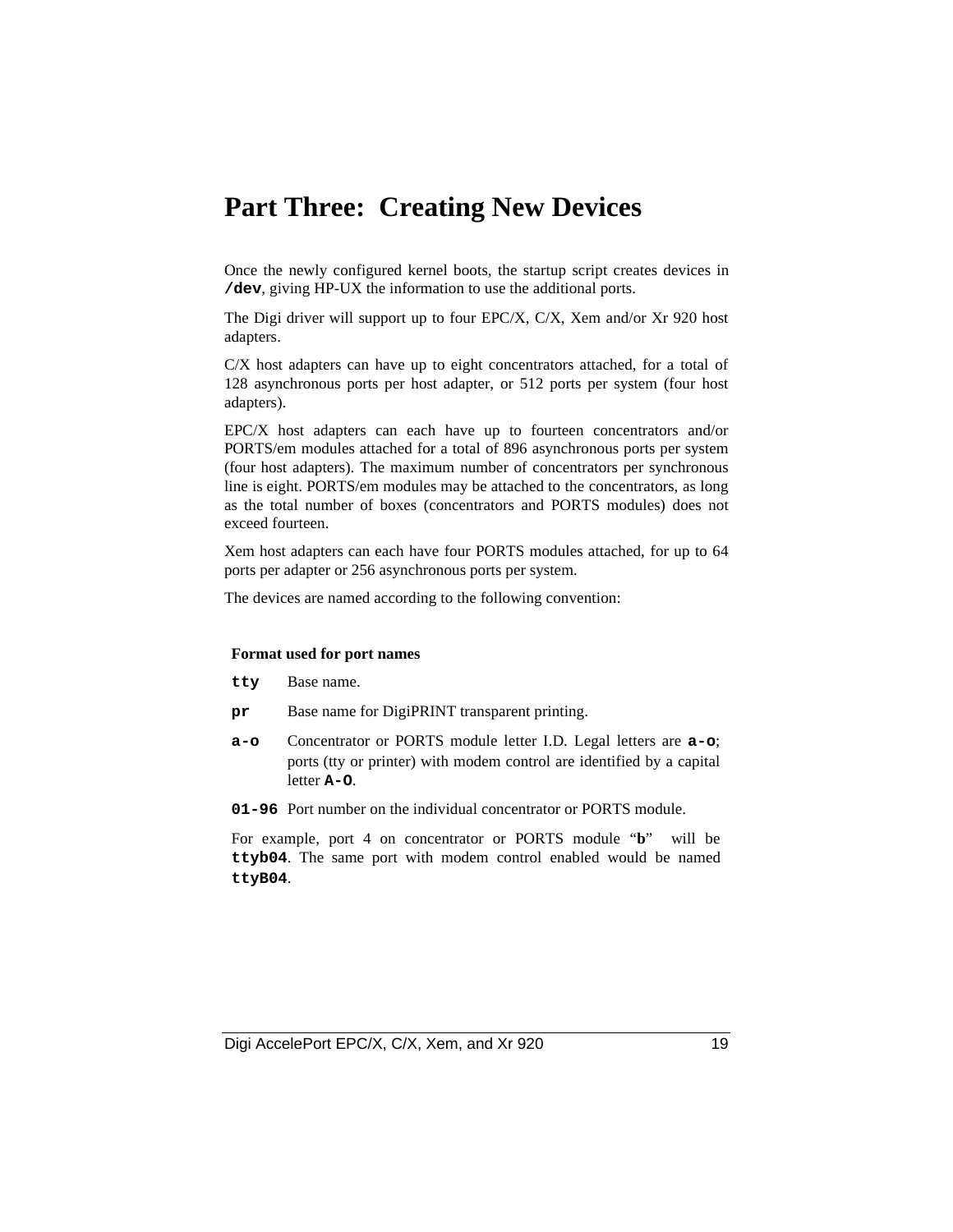### **Part Four: Enabling the New Ports**

**1.** Connect terminals to the ports (using a null modem, if necessary) and test the connections to each terminal by entering the following command for *each* port added:

```
date > /dev/ttya01
```
(Assuming the terminal is connected to **ttya01**.)

*(Please note that in the above, the "date" command is used as a simple test, to provide text output that can be redirected; there is no other significance to "date" in this test.)*

- If the date appears on the terminal's screen, the device is properly connected.
- If the date *does not* appear on the terminal's screen, then that terminal is not receiving data; check the power, cables, connections, etc.
- If nonsense characters are printed on the terminal's screen, check the baud rates, data bits, stop bits, and parity setting on your terminal (HP-UX default parameters are 300 baud, 8 data bits, 1 stop bit, and no parity).

Another test you can perform will verify that a port can both transmit and receive data:

Connect the port's transmit and receive lines together (pins 2 and 3 of a DB-25 connector, or the middle two pins of an RJ-45 connector), and enter the following commands:

```
cat </dev/ttya01 &
cat /etc/termcap > /dev/ttya01
```
The first command runs in the background, and directs all input from **ttya01** to **stdout** (your screen). The second command transmits the **termcap** file to **ttya01**. If the port is working, the data is sent out the port, received back by the same port and displayed on your screen.

If the port fails, check another port. If more than one port fails, the problem is probably due to memory contention, rather than defective hardware. Try reinstalling the device driver with a different memory start address.

Once you can redirect output to a terminal with the test above, perform the following steps to enable that port.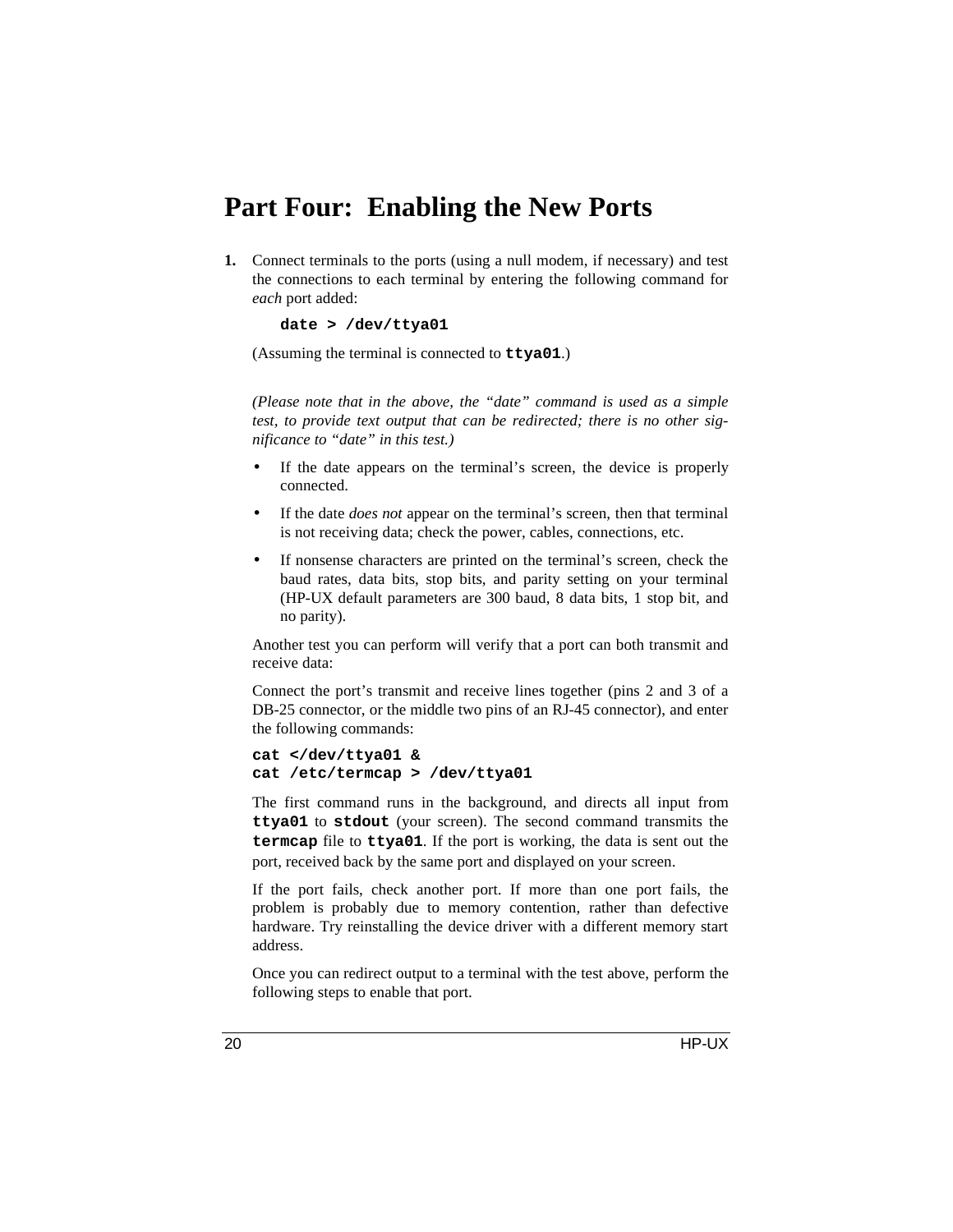**2.** Use **vi** to enable the new terminal entries in the **/etc/inittab** file. The following entries have been automatically added for the adapters (and ports) installed:

```
Xx01:23:off:/etc/getty ttya01 9600
Xx02:23:off:/etc/getty ttyb02 9600...
```
and so on.

- Change the word "**off**" to "**respawn**" for each terminal you want to be enabled.
- The numbers associated with each "tty" represent the adapter and port number ("**ttya01**" is Port 1 of the first configured adapter, "**ttya08**" is Port 8 of the first configured adapter).
- The last number is an entry into the **/etc/gettydefs** file, which may be set to any of the allowable baud rates. (Check your operating system's manual.) In this case, "9600" specifies 9600 baud, 7 data bits, 1 stop bit, and even parity.

#### If the port tests above work, but you still can't respawn a **Important! getty**, it is probably because DCD is not asserted.

Remember that modem controlled ports (where the module ID is a capital letter—e.g. **ttyA01**) must have Data Carrier Detect (DCD) asserted before they can function. If DCD is not connected to an active output line of the peripheral device, it can be defeated by "tying it high" (e.g. connecting it to the same port's DTR line).

Another way to bypass the DCD requirement is to use non modem control devices (where the "module" id is a small letter—e.g. **ttya01**). Non modem control devices function identically to modem control devices, except that they do not require DCD in order to function.

**3.** Finally, enter the following command to get the login prompt on the screen:

**init q**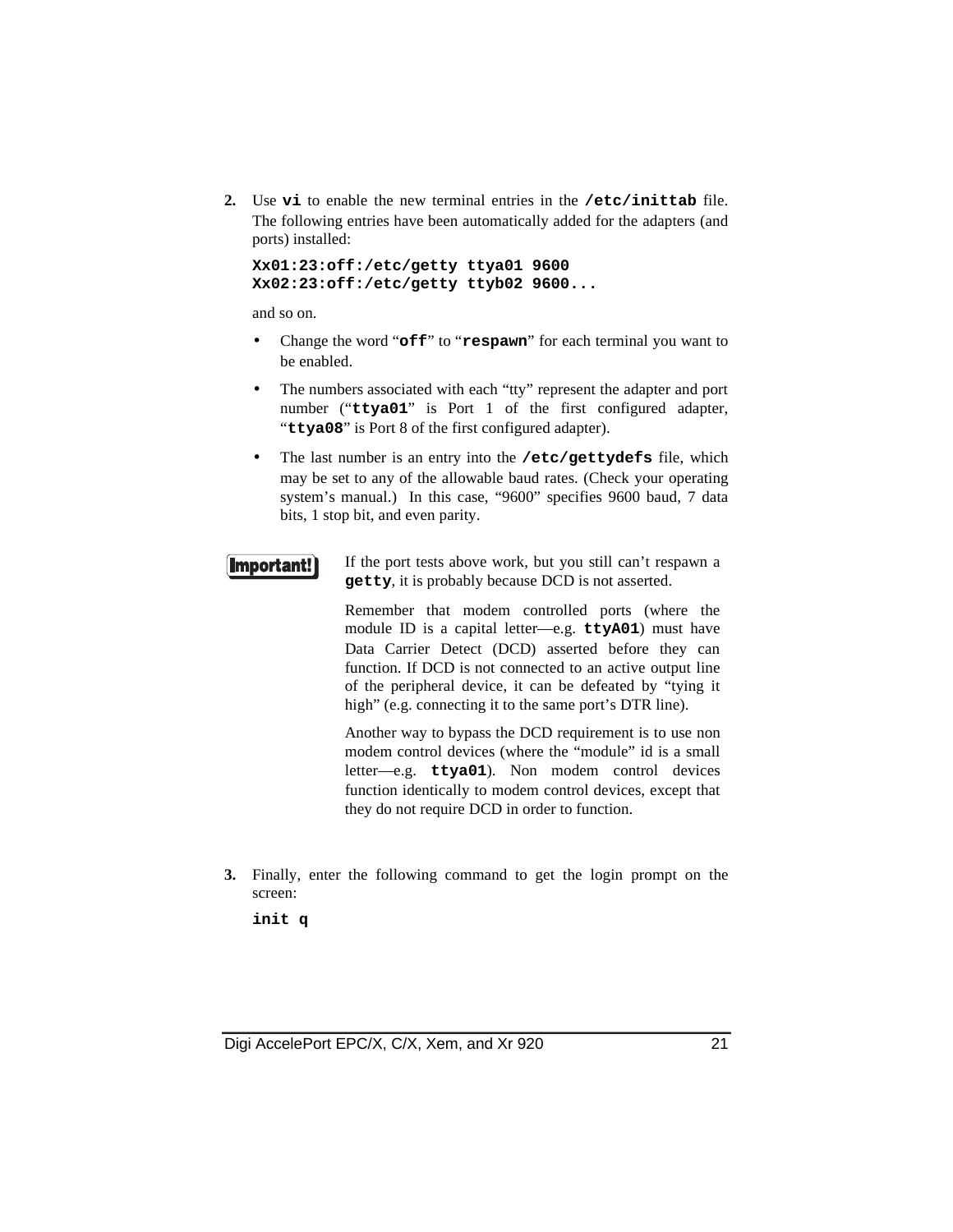### **Un-Installing the HP-UX Device Driver**

Removing the driver from the kernel is a two-part process. First, the driver references are removed from the system configuration files. Secondly, a new kernel is linked, and copied to the root directory.

Enter the following commands to *un-install* the device driver software:

- **1.** Log onto the console as super-user (root).
- **2.** Enter the following commands:

```
cd /var/adm/sw/products/EPCA
sh ./unconfigure
/usr/sbin/swremove EPCA
```


During the execution of the **unconfigure** script, you will be asked whether you would like the kernel to be rebuilt for you. Until the kernel is rebuilt, the Digi device driver will not be fully removed from the system. If you answer **n**, be sure to rebuild the kernel by hand before your next reboot.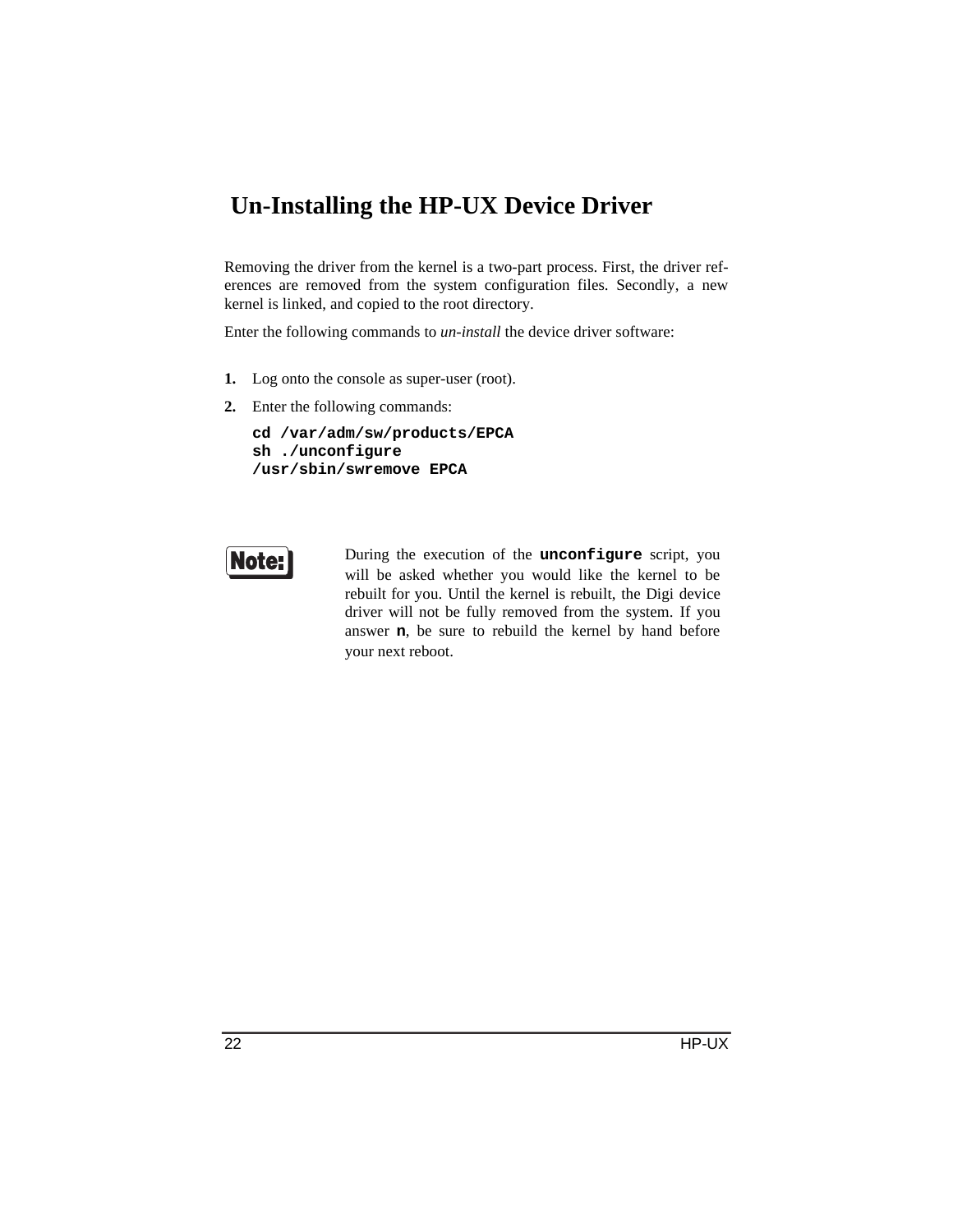# **DigiPRINT Transparent Print Feature**

### **Description & Theory of Operation**

Most terminals have an auxiliary port that can be connected to a serial printer. These terminals support two print modes, Auxiliary and Transparent. If both print modes are OFF, data received by the terminal is simply displayed on the screen. With Auxiliary print mode ON, data received by the terminal is displayed on the screen, and is also transmitted to the printer. With Transparent Print Mode ON, the terminal transmits data received directly to the printer, without displaying it on the screen.

DigiPRINT allows you to use your terminal in a normal manner, while information is also being sent *over the same serial connection from the host* to the printer connected to the terminal's auxiliary printer port. This is "transparent printing". The DigiPRINT software determines whether packets of data are bound for the screen or for the printer, and precedes data bound for the printer with the Transparent Print Mode ON command, and follows it with the Transparent Print Mode OFF command.

Data for the terminal screen has the highest priority, and DigiPRINT sends data to the printer only if there is a break in information being sent to the screen. If continuous data is being transmitted to the terminal device, nothing gets sent to the printer.

Whenever an auxiliary printer port is used, flow control to the printer becomes an issue. If the printer falls behind and invokes flow control, output to both the printer and the terminal is stopped: this is aggravating to the terminal user. The **ditty** command provides three parameters to limit printer output and avoid this situation. (See *Setting Terminal Options with ditty* on page 27 for a complete description of the **ditty** command.)

The parameter **maxcps** limits the maximum printer port character-per-second data rate. This number should be set to the minimum character rate the printer can sustain in typical use.

The parameter **maxchar** limits the number of characters queued to the printer ahead of terminal output. Lower numbers increase system overhead, higher numbers result in keystroke echo delays. A value of 50 is generally a good compromise at 9600 baud.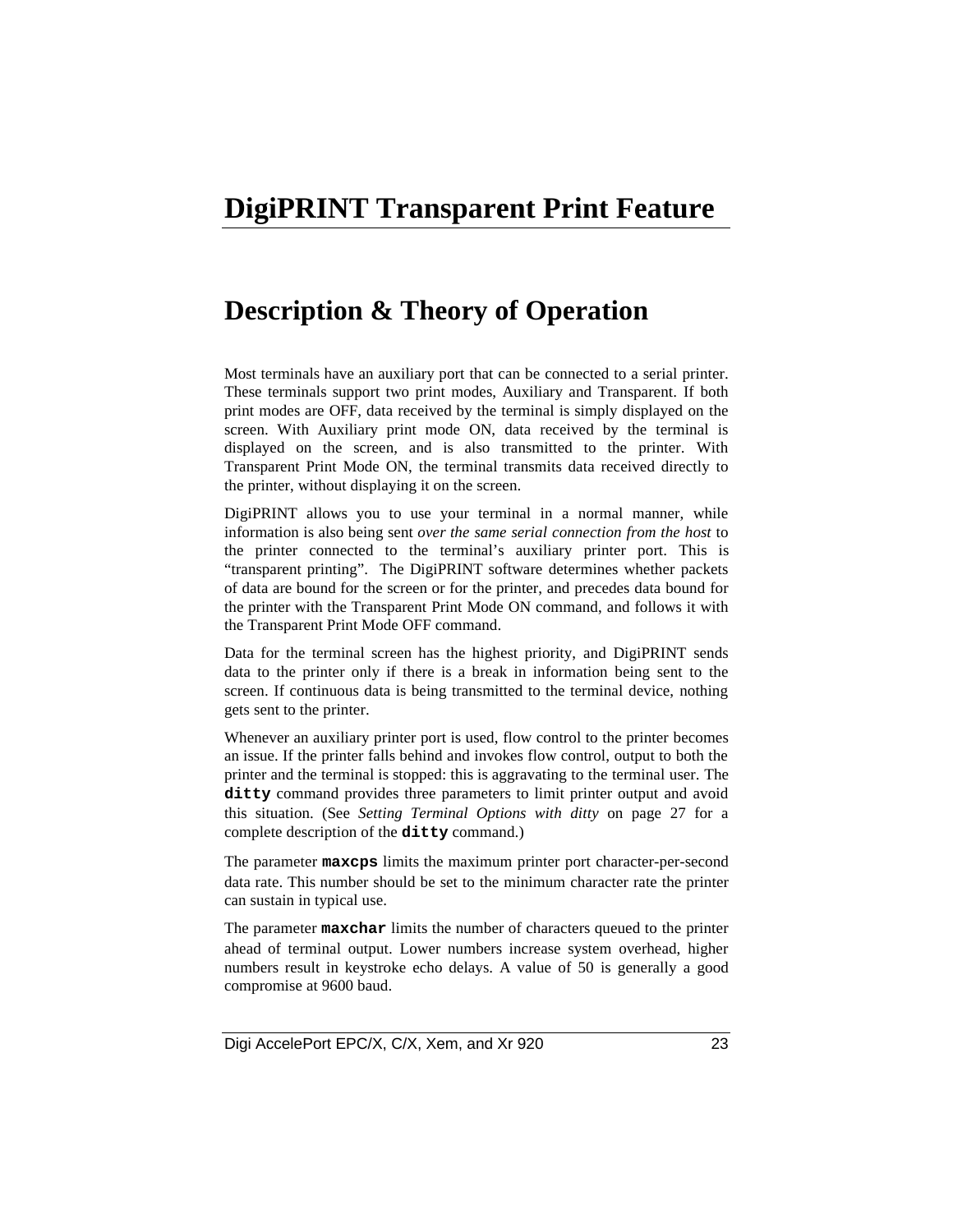The parameter **bufsize** should be set to a value just below the printer's buffer size. After a period of inactivity, the driver will burst up to this many characters to the printer to fill the print buffer before slowing to the maxcps rate.

The printer on/off strings are also set using **ditty**.

DigiPRINT will be available for use after the Digi device driver software for your operating system is installed, and the transparent print options are activated with the **ditty** program.

A cable must be connected between the auxiliary port of the terminal and the printer. The baud rate on the terminal auxiliary port and the printer must be the same, and the printer and the auxiliary port of the terminal must use the same handshaking mode. The auxiliary port must also be enabled. If your terminal is not one of those directly supported, you must know the escape sequence of your terminal.

Refer to your terminal and printer manuals for connection information, escape codes, and to see what handshaking modes are supported (i.e. xon/xoff, busy/ready, rts/cts, etc.).

Printer devices (**pra01**, etc.) must not be in **/etc/inittab**, and must not be enabled.

# **Transparent Print Activation**

DigiPRINT is activated with **ditty**. The **ditty** program configures the Digi tty device driver for transparent print options (see *Setting Terminal Options with ditty* for a complete description of the **ditty** command). The **ditty** command must be run each time the machine is booted. One way to do this is to utilize a mechanism which Digi has provided through its startup scripts. If you place the commands that you wish to execute into the file **/usr/conf/digi/portconfig** and make that file executable (with the command **chmod u+x /usr/conf/digi/portconfig**), the Digi startup scripts will execute your commands after the ports are enabled. Alternatively, you may include the **ditty** command sequence in your **.login** or **.profile** files, to ensure that DigiPRINT is activated when you log in. Your System Administrator can help you edit these files. The pathname for **ditty** is **/usr/bin/ditty**.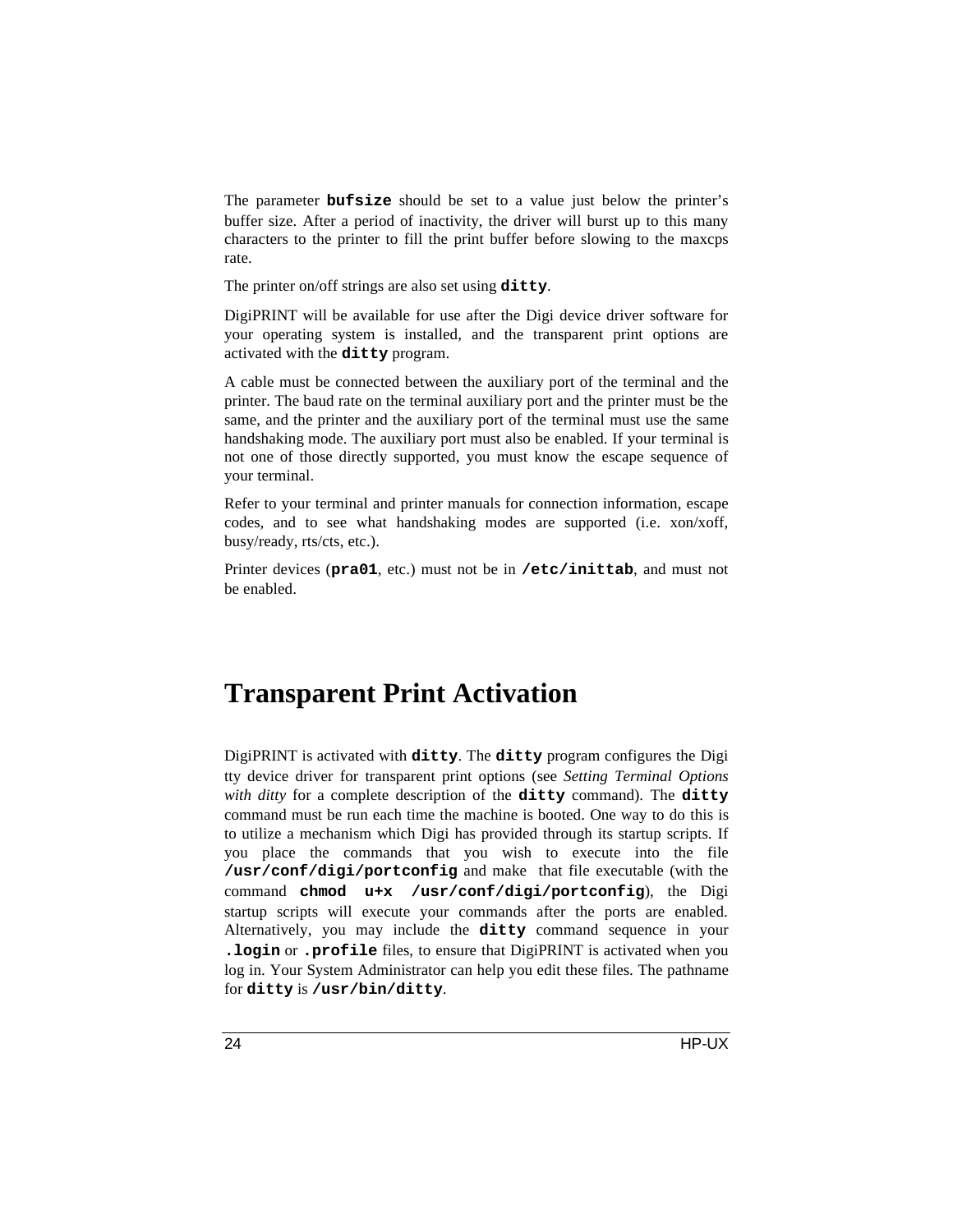DigiPRINT transparent print options are set using the **ditty** program in the following manner:

**ditty** [ **-a** ] [ *option(s)* ] *port*

The command line options are:

| maxeps n  | Sets the maximum Characters Per Second (CPS) rate at<br>which characters are output to the transparent print device.<br>See Setting Terminal Options with ditty (page 27) for more<br>information. |
|-----------|----------------------------------------------------------------------------------------------------------------------------------------------------------------------------------------------------|
| maxchar n | Sets the maximum number of transparent print characters the<br>driver will place in the output queue. See Setting Terminal<br><i>Options with ditty</i> for more information.                      |
| bufsize n | Sets the driver's estimate of the size of the transparent<br>printer's input buffer. See Setting Terminal Options with ditty<br>for more information.                                              |
| onstr s   | Sets the terminal escape sequence to turn the transparent<br>printer on. An arbitrary octal character xxx may be given as<br>$\chi$ xxx.                                                           |
| offstrs   | Sets the terminal escape sequence to turn the transparent<br>printer off. An arbitrary octal character xxx may be given as<br>$\chi$ xxx.                                                          |
| term $t$  | Specifies the terminal type. See Setting Terminal Options<br>with ditty for more information.                                                                                                      |
| port      | Specifies the tty device.                                                                                                                                                                          |

Now data can be sent to your printer via the printer devices.

**Example: cat** *filename* **> /dev/pra01**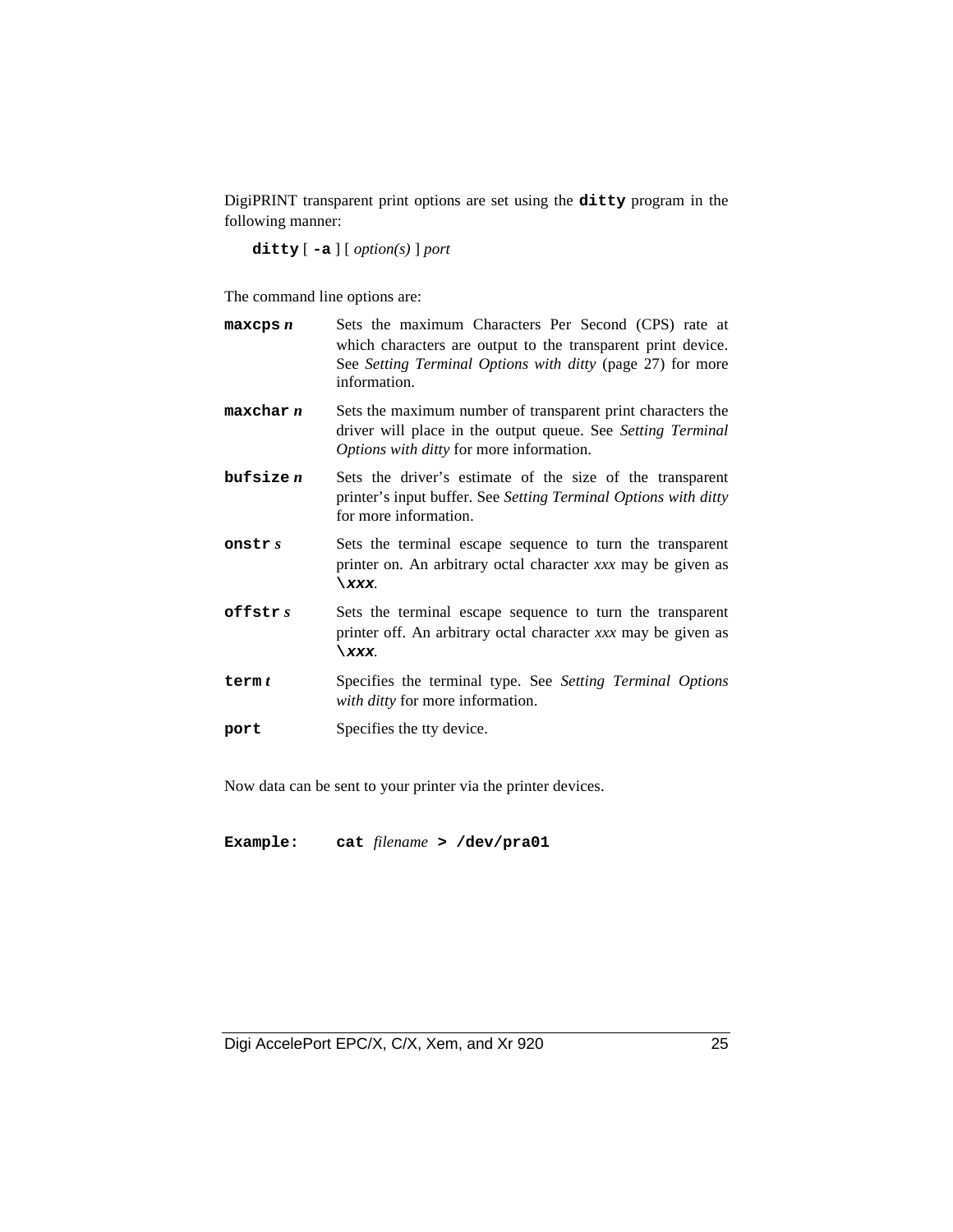### **ditty Examples**

### **Example 1:**

The following command configures the DigiPRINT options for a DEC VT100 terminal connected to **/dev/ttya01**. Note that the printer uses **/dev/pra01**. **maxcps**, **maxchar** and **bufsize** are left to defaults. Type:

**ditty term vt100 /dev/ttya01**

### **Example 2:**

The following example uses **onstr** and **offstr** arguments. This sets the terminal to use ANSI Standard. Again **maxcps**, **maxchar**, and **bufsize** are defaults. Type:

**ditty onstr "\033[5i" offstr "\033[4i" /dev/ttya01**

### **Example 3:**

This example command sets the DigiPRINT option for a WYSE30 terminal, with **maxcps** of 75, a **maxchar** of 100, and a printer buffer size, **bufsize**, of 1000. Type (all on one line, with a carriage return at the end only):

**ditty term wyse30 maxcps 75 maxchar 100 bufsize 1000 /dev/ttya01**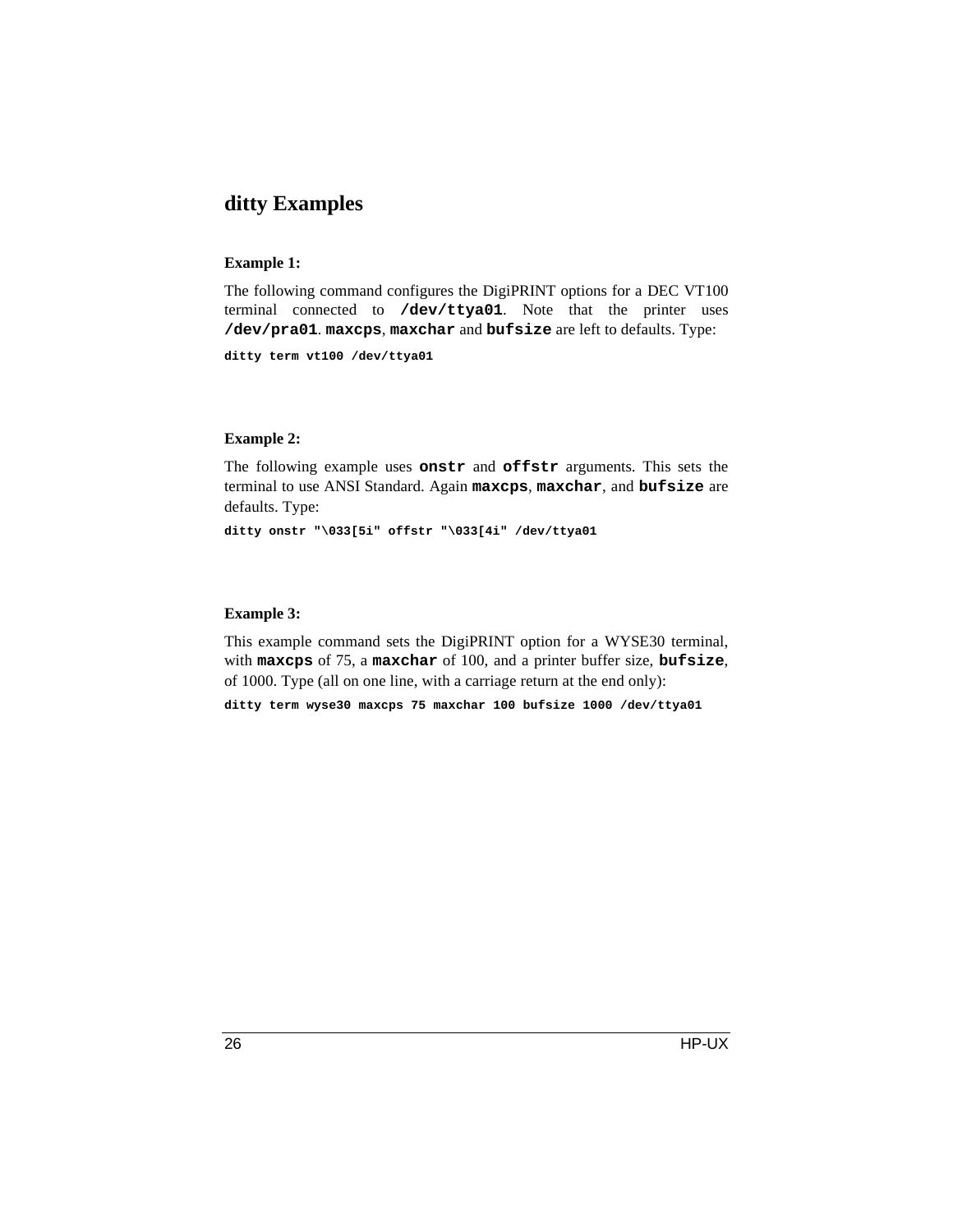# **Setting Terminal Options with ditty**

**ditty** is a utility program that sets and displays the terminal options for the Digi concentrators and/or PORTS modules.

The format is:

**ditty** [**-a**] [**-p**] [**-n** *ttyname*] [*option(s)*] [*ttyname*]

With no options, **ditty** displays all Digi special driver settings, modem signals, and all standard parameters displayed by **stty(1)** for the tty device referenced by standard input.

Command options are provided to change flow control settings, set transparent print options, force modem control lines, and display all tty settings. Any unrecognized options are passed to **stty(1)** for interpretation.

The options are:

| -a            | Display all of the unique Digi option settings, as well as all<br>of the standard tty settings reported by $\texttt{stty}$ -a.                                                                                                                                                                                                                       |
|---------------|------------------------------------------------------------------------------------------------------------------------------------------------------------------------------------------------------------------------------------------------------------------------------------------------------------------------------------------------------|
| $-$ n ttyname | Set and display options for the given tty device, instead of<br>standard input. This option may be specified multiple times<br>to perform the same operation on multiple ttys.                                                                                                                                                                       |
| ttyname       | Set and display options for the given tty device, instead of<br>standard input. This form can be used with a tty pathname<br>prefixed by /dev/ or with a simple tty name beginning with<br>tty (or the basename you selected during installation, if dif-<br>ferent). This option may be used on a modem control line<br>when no carrier is present. |

The following options specify transient actions to be performed immediately:

| break    | Send a 250 MS break signal out on the tty line.   |
|----------|---------------------------------------------------|
| flush    | Immediately flush (discard) tty input and output. |
| flushin  | Flush tty input only.                             |
| flushout | Flush tty output only.                            |

Digi AccelePort EPC/X, C/X, Xem, and Xr 920 27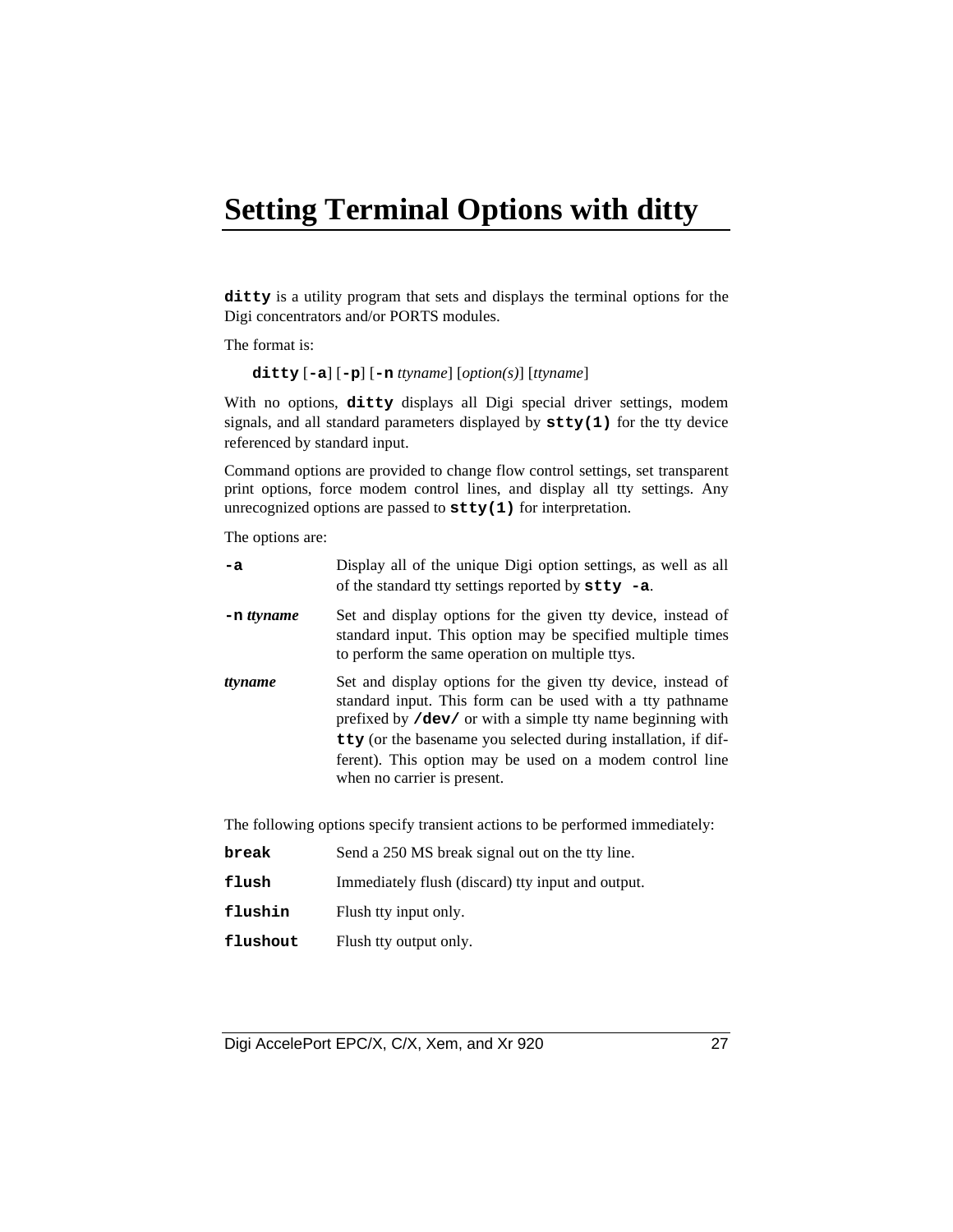The following options specify actions which are not "sticky," meaning that the changes are reset when the device is closed, and that the device will use the default values the next time it is opened.

| stopout   | Stop output exactly as if an <b>xoff</b> character was received.                            |
|-----------|---------------------------------------------------------------------------------------------|
| startout  | Restart stopped output exactly as if an <b>xon</b> character was re-<br>ceived.             |
| stopin    | Activate flow control to stop input.                                                        |
| startin   | Release flow control to resume stopped input.                                               |
| I-ldtr    | Raise [drop] the DTR modem control line, unless DTR hard-<br>ware flow control is selected. |
| $I-1$ rts | Raise [drop] the RTS modem control line, unless RTS hard-<br>ware flow control is selected. |

The following options are "sticky"—the effects continue until the system is rebooted or until the options are changed.

**[-]fastcook** Perform cooked output processing on the intelligent card to reduce host CPU usage, and increase raw mode input performance.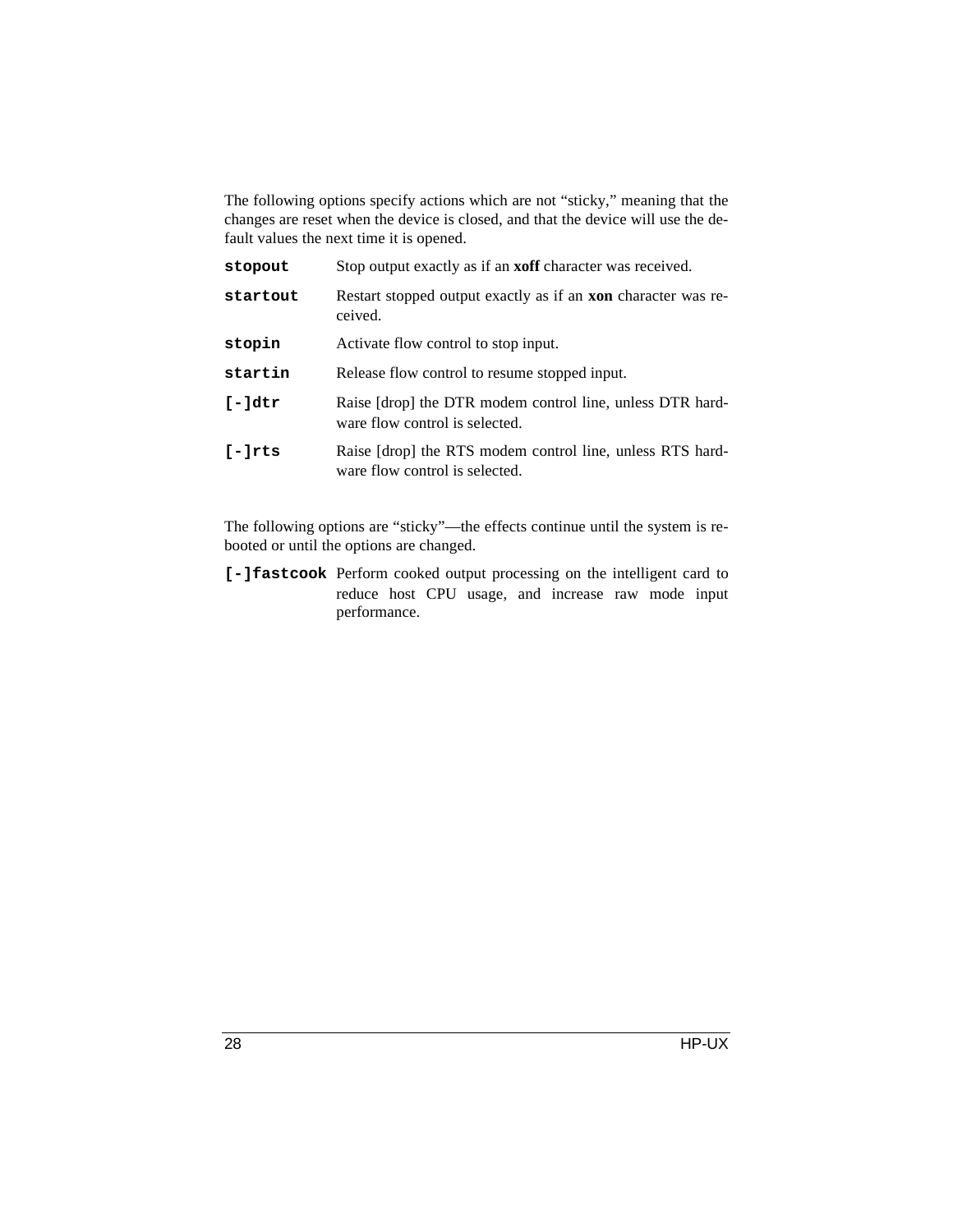|                                | Xem, EPC/X                            | Xr 920                         | C/X                                   |
|--------------------------------|---------------------------------------|--------------------------------|---------------------------------------|
| <b>Specified Baud</b><br>Rate: | <b>Baud Rate</b><br><b>Mapped to:</b> | <b>Baud Rate</b><br>Mapped to: | <b>Baud Rate</b><br><b>Mapped to:</b> |
| 50                             | 57600                                 | 57600                          | 57600                                 |
| 75                             | 76800                                 | 76800                          | 75                                    |
| 110                            | 115200                                | 115200                         | 115200                                |
| 134                            | 14400                                 | 14400                          | 14400                                 |
| 150                            | 57600                                 | 57600                          | 57600                                 |
| 200                            | 230400                                | 230400                         | 200                                   |
| 300                            | 76800                                 | 76800                          | 300                                   |
| 600                            | 115200                                | 115200                         | 115200                                |
| 1200                           | 230400                                | 230400                         | 1200                                  |
| 1800                           | 28800                                 | 28800                          | 28800                                 |
| 2400                           | 2400                                  | 460800                         | 2400                                  |
| 4800                           | 4800                                  | 921600                         | 4800                                  |
| 9600                           | 9600                                  | 9600                           | 9600                                  |
| 19200                          | 19200                                 | 19200                          | 19200                                 |
| 38400                          | 38400                                 | 38400                          | 38400                                 |

**[-]fastbaud** Alter the baud rate tables by the following mapping scheme:

| $[-]$ rtspace | Enable [disable] RTS hardware input flow control, so RTS<br>drops to pause remote transmission.    |
|---------------|----------------------------------------------------------------------------------------------------|
| $[-]ctspace$  | Enable [disable] CTS hardware output flow control, so local<br>transmission pauses when CTS drops. |
| [-]dsrpace    | Enable [disable] DSR hardware output flow control, so local<br>transmission pauses when DSR drops. |
| [-]dcdpace    | Enable [disable] DCD hardware output flow control, so local<br>transmission pauses when DCD drops. |
| [-]dtrpace    | Enable [disable] DTR hardware input flow control, so DTR<br>drops to pause remote transmission.    |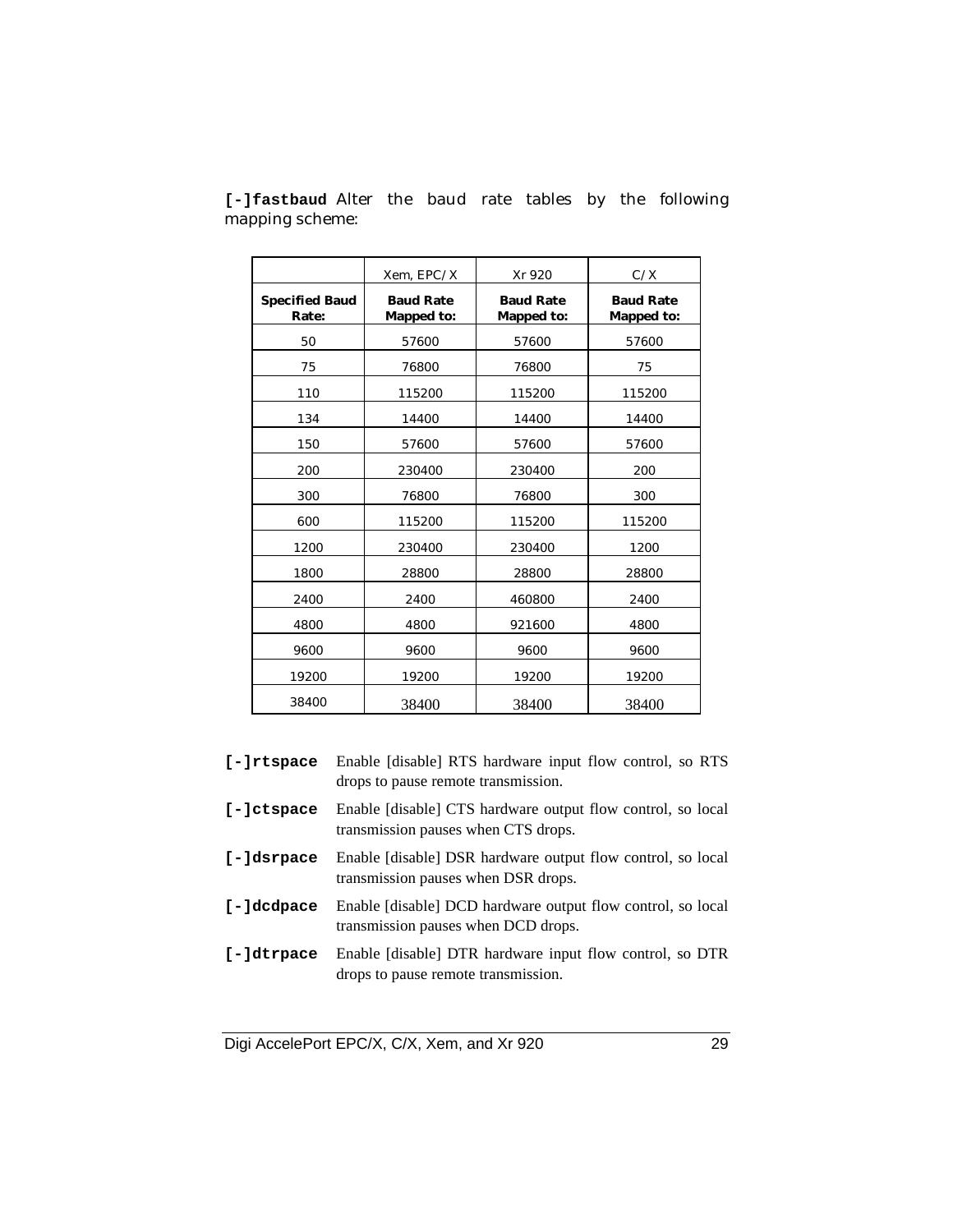- **[-]forcedcd** Disable [re-enable] carrier sense, so the tty may be opened and used even when carrier is not present.
- **[-]altpin** Switches the function of the DSR and the DCD inputs on the interface connector, so that DCD is available when using an 8-pin RJ-45 connector instead of a 10-pin RJ-45 connector.
- **startc** *c* Sets the XON flow control character. The character may be given as a decimal, octal or hexadecimal number. Octal numbers are recognized by the presence of a leading zero, and hexadecimal numbers are denoted by a leading "0x". For example, the standard XON character, <CTRL-Q>, can be entered as "17" (decimal), "021" (octal) or "0x11" (hexadecimal).
- **stopc** *c* Sets the XOFF flow control character. The character may be given as a decimal, octal, or hexadecimal number (see **startc**, above, for format of octal and hexadecimal numbers).
- **astartc** *c* Sets auxiliary XON flow control character. The character may be given as a decimal, octal, or hexadecimal number (see **startc**, above, for format of octal and hexadecimal numbers).
- **astopc** *c* Sets auxiliary XOFF flow control character. The character may be given as a decimal, octal, or hexadecimal number (see **startc**, above, for format of octal and hexadecimal numbers).
- **[-]aixon** Enables auxiliary flow control, so that two unique characters are used for XON and XOFF. If both XOFF characters are received, transmission will not resume until both XON characters are received.
- **maxcps** *n* Sets the maximum Characters Per Second (CPS) rate at which characters are output to the transparent print device. The rate chosen should be just below the average print speed. If the number is too low, printer speed will be reduced. If the number is too high, the printer will resort to flow control, and user entry on the terminal will be correspondingly impaired. Default is 100 CPS.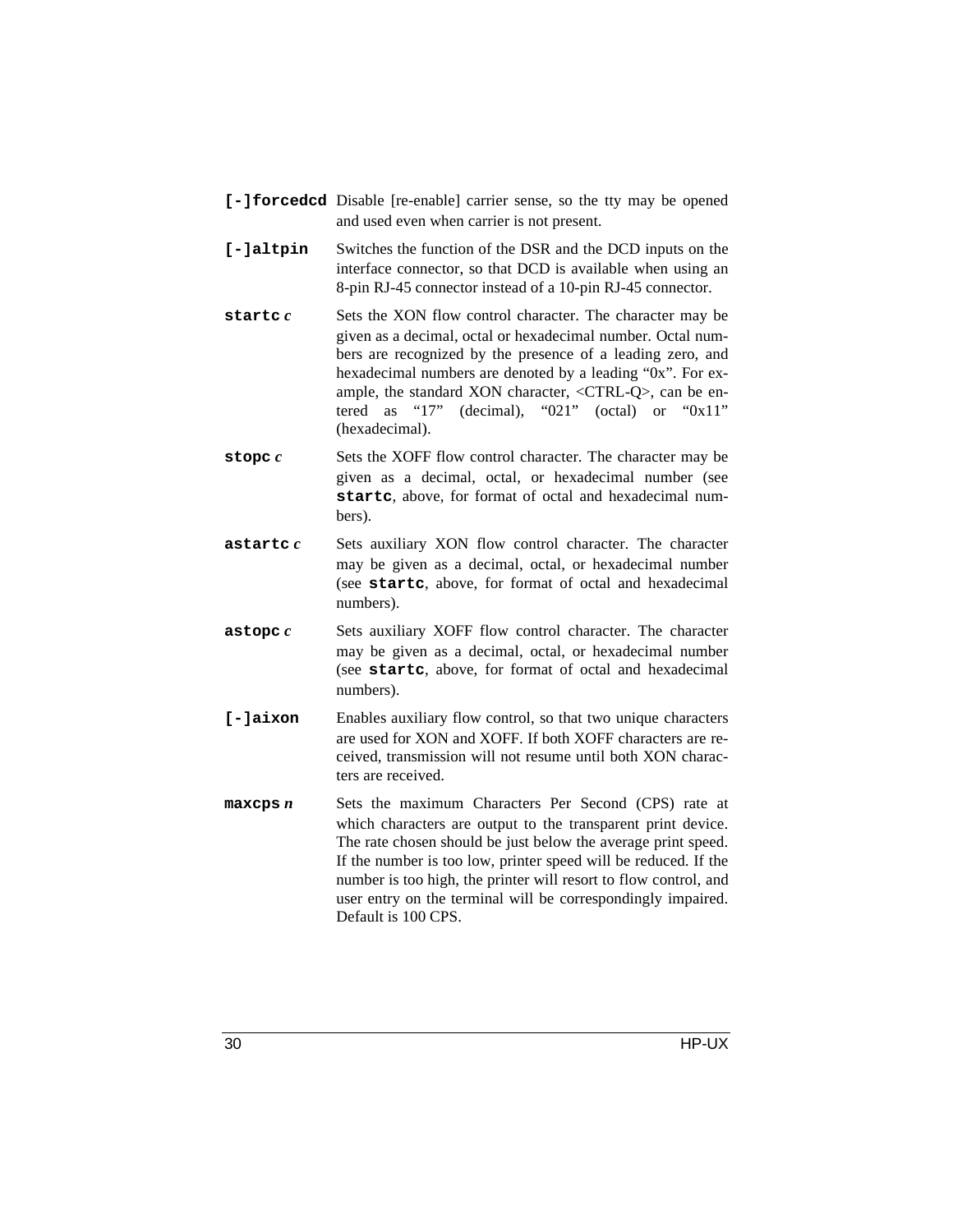- **maxchar** *n* Sets the maximum number of transparent print characters the driver will place in the output queue. Reducing this number increases system overhead; increasing this number delays operator keystroke echo times when the transparent printer is in use. Default is 50 characters.
- **bufsize** *n* Sets the driver's estimate of the size of the transparent printer's input buffer. After a period of inactivity, the driver bursts this many characters to the transparent printer before reducing to the **maxcps** rate selected above. Default is 100 characters.
- **onstr** *s* Sets the terminal escape sequence to turn transparent printing on. The string *s* can be composed of standard ASCII printing and non-printing characters; control (non-printing) characters must be entered by their octal values, and must consist of three digits preceded by a back-slash ("**\**") character. For example, the "Escape" character <Esc>, 33 octal, should be entered as "**\033**". Thus, if transparent printing is turned on by the string "**<Esc>[5i**" (ANSI standard), *s* should be entered as "**\033[5i**".
- **offstr** *s* Sets the terminal escape sequence to turn transparent printing off. See "**onstr**", above, for the format of the string *s*.
- **term** *t* Sets the transparent printer on/off strings to values found in the internal default table. Internal defaults are used for the following terminals: **adm31**, **ansi**, **dg200**, **dg210**, **hz1500**, **mc5**, **microterm**, **multiterm**, **pcterm**, **tvi**, **vp-a2**, **vp-60**, **vt52**, **vt100**, **vt220**, **wyse30**, **wyse50**, **wyse60**, or **wyse75**. If the terminal type is not found in the internal default table, then **ditty** reads the **terminfo** entry for the terminal type and sets transparent print on/off strings to values given by the **mc5**/**mc4** attributes found there.

Also see **stty(1)**, **ioctl(2)**, **termio(7)**, and **terminfo(4)**.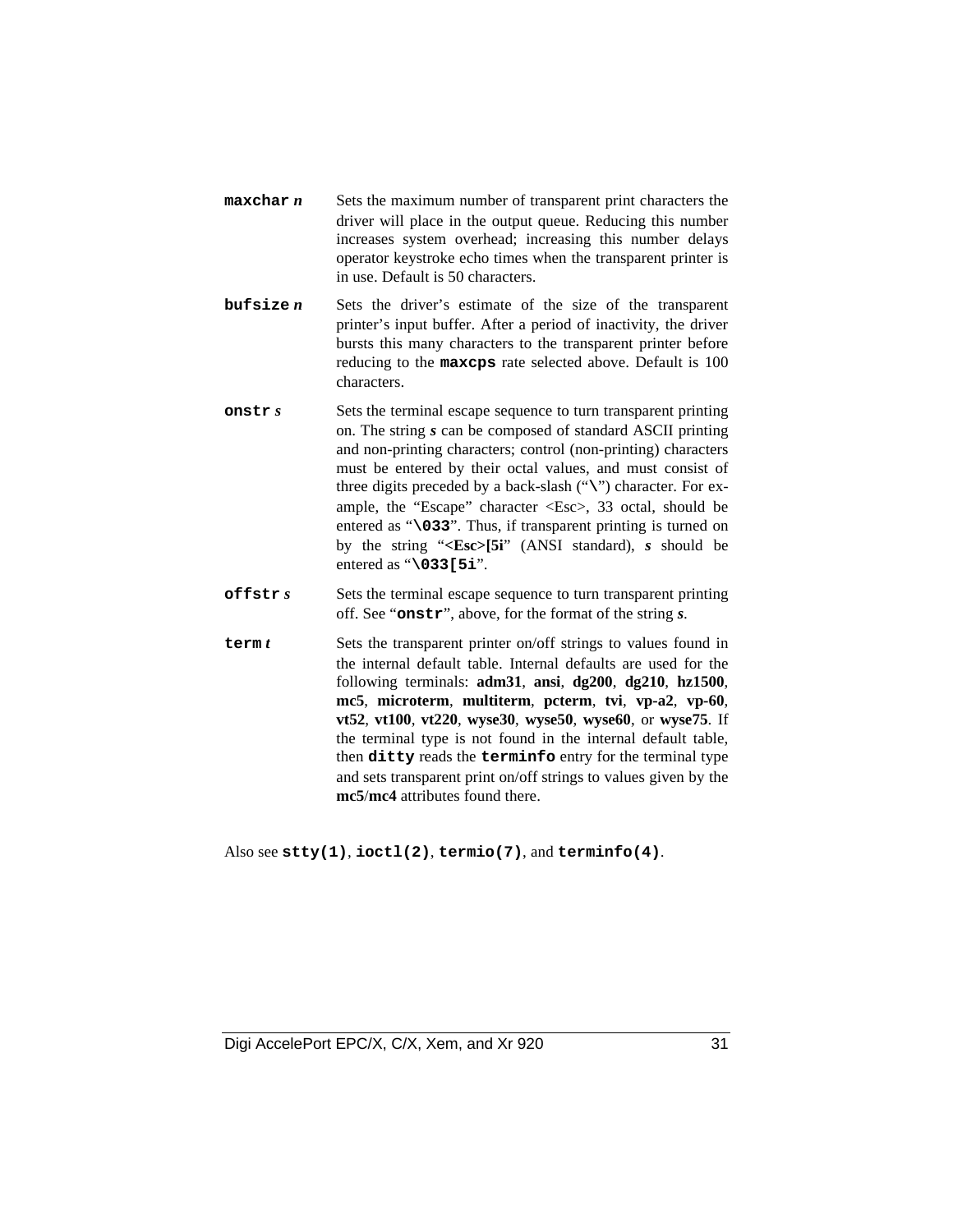# **Error Messages**

The following error messages (or similar) may be generated by the driver. When these messages are produced, they are logged in the system log file (**/var/adm/syslog/syslog.log**).

**EPCA: [slot 3] An adapter past the 1 configured was detected EPCA: Card in slot 3 was not configured EPCA: An unconfigured board [id: 0x114f0001] was detected**

#### *What they mean:*

The system found more adapters than the driver was configured for.

### *Action to take:*

Reconfigure the driver by using the **configure** script found in **/var/adm/sw/products/EPCA**.

**EPCA: [slot 3] cannot kmem\_alloc for \*various structures\* EPCA: AccelePort Xem (EISA): [slot 3] cannot map mem to host**

### *What they mean:*

The system would not allocate memory to the driver.

*Action to take:*

Adjust kernel resources.

#### **EPCA: [slot 3] NOT resetting, check switch settings**

### *What it means:*

The adapter doesn't respond to reset, or cannot be detected. Adapter may not be installed, or may not be installed correctly.

### *Action to take:*

Make sure the adapter is fully seated in the slot. Make sure that, in the case of EISA adapters, the EISA configuration utility has been executed and the selected adapter type matches the installed card. Potential hardware problem.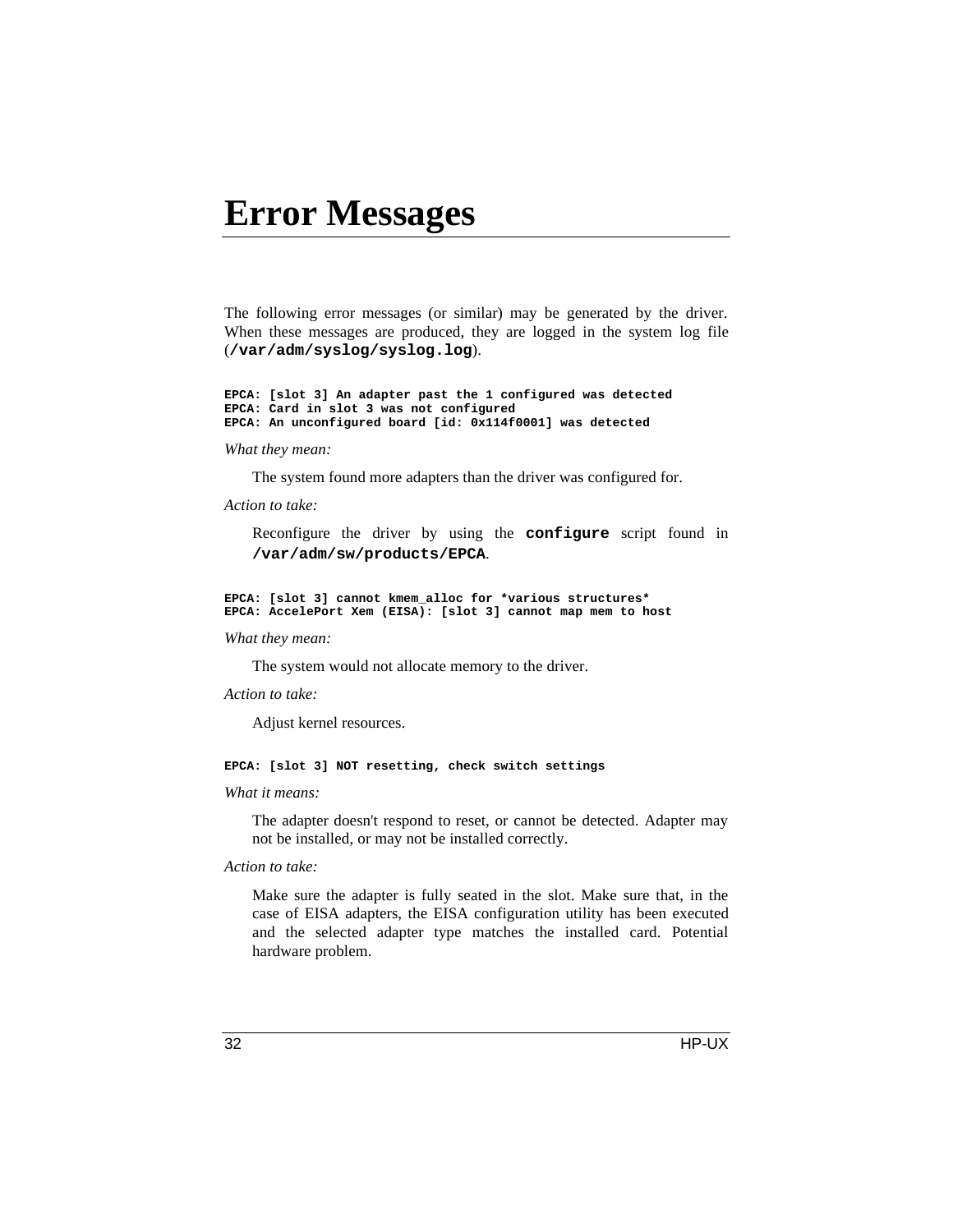**EPCA: [slot 3] No memory at 0xc0000, check switch settings**

#### *What it means:*

The driver cannot read the adapter's dual ported memory.

### *Action to take:*

Make sure the adapter is fully seated in the slot. Make sure that, in the case of EISA adapters, the EISA configuration utility has been executed and that the selected adapter's dual ported memory selection does not conflict with other devices. Potential hardware problem.

### **EPCA: [port 0x0] diagnostics failed**

### *What it means:*

The driver encountered an error executing on-board BIOS.

### *Action to take:*

Make sure there is no memory contention with other devices. Potential software problem. Potential hardware problem.

### **EPCA: [port 0x0] FEPOS not functioning.**

### *What it means:*

The driver encountered an error executing on-board FEPOS.

### *Action to take:*

Make sure there is no memory contention with other devices. Potential software problem. Potential hardware problem.

### **EPCA: EMUX card at port 0x0**

#### *What it means:*

The driver discovered the FEPOS has encountered non-recoverable errors.

### *Action to take:*

Make sure there is no memory contention with other devices. Potential software problem. Potential hardware problem.

Reboot the machine. If the host adapter has suffered a catastrophic error, it will probably fail diagnostics during reboot.

If the problem is transient, the adapter may function correctly for a period of time before this message recurs. Please make note of the conditions that cause this error and report them to Digi Technical Support.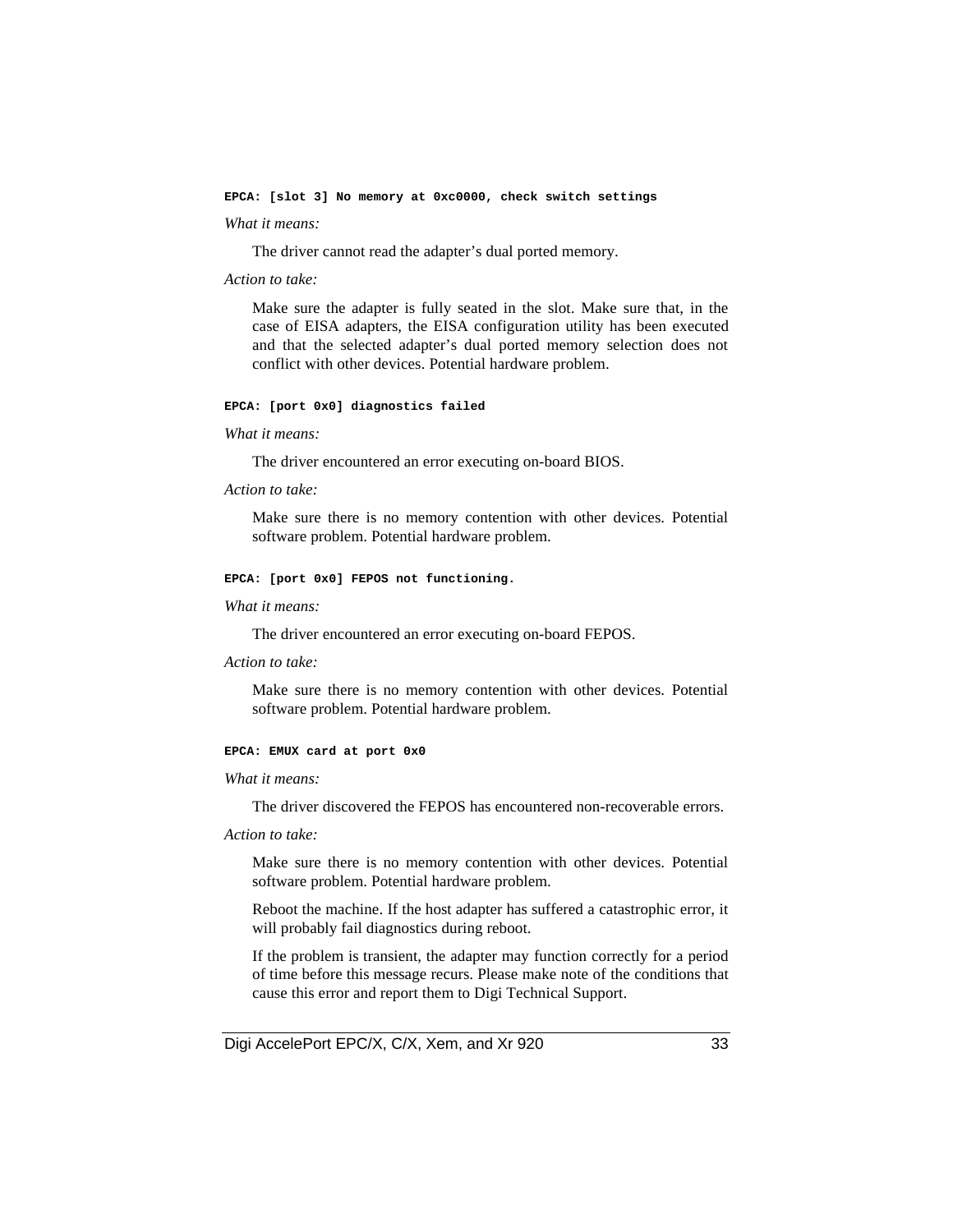**EPCA: event() port=0x10, reason=0x00, b0=0x00, b1=0x00 EPCA: assertion failure. line=nnnn, \*various messages\***

### *What they mean:*

The driver has encountered a situation that is not supposed to be possible. Possible hardware problem. Possible software problem.

### *Action to take:*

Write down the exact error message, and contact Digi Technical Support.

### **EPCA: [conf\_idx 2] No memory allocated**

### *What it means:*

The PCI subsystem of the host machine would not allocate bus memory for the adapter. Possible hardware problem.

### *Action to take:*

Write down the exact error message, and contact Digi Technical Support.